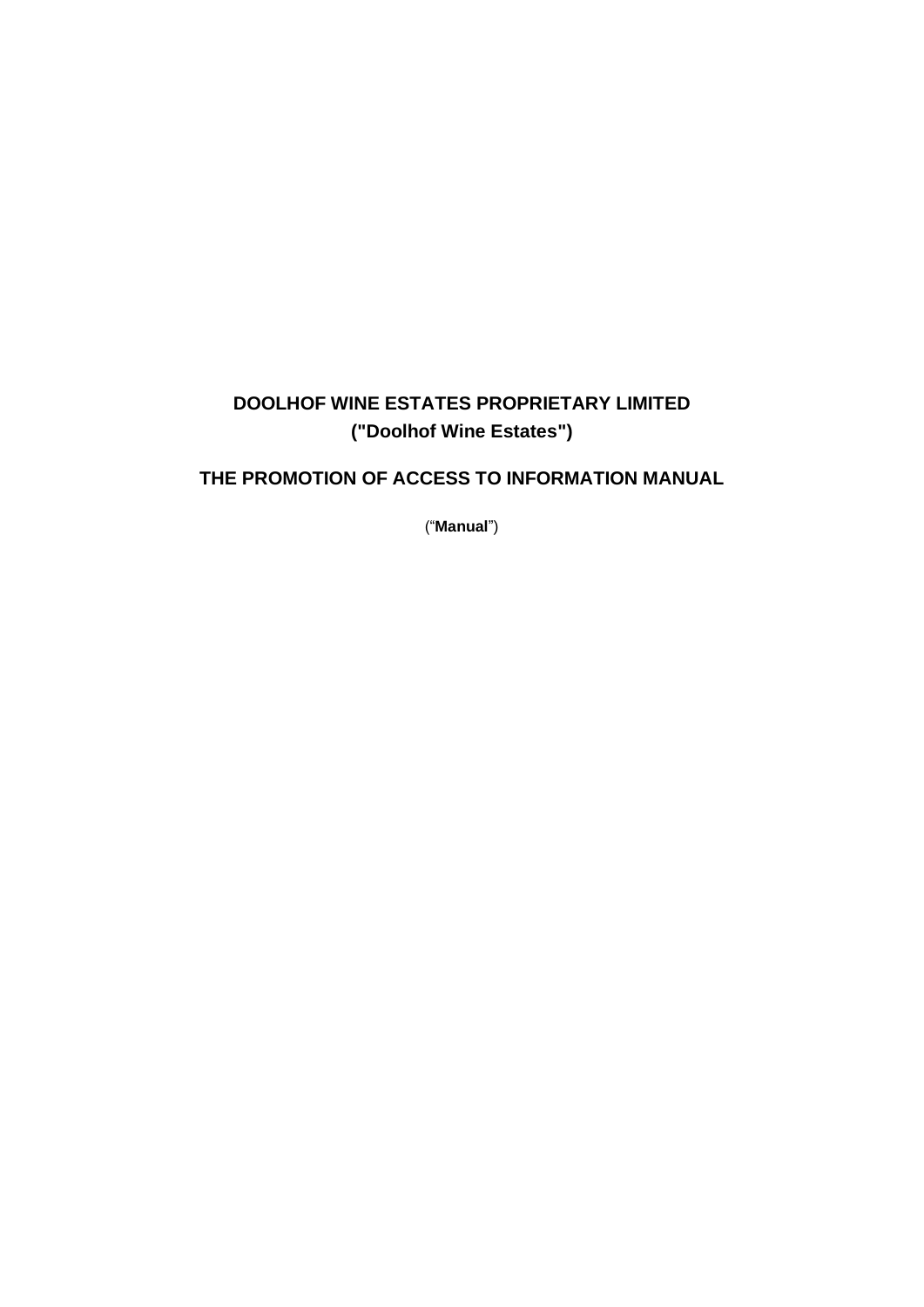## 1. **PREAMBLE**

- 1.1. The Promotion of Access to Information Act, 2000 ("**PAIA**") came into operation on 9 March 2001. PAIA seeks, among other things, to give effect to the Constitutional right of access to any information held by the State or by any other person where such information is required for the exercise or protection of any right and gives natural and juristic persons the right of access to records held by either a private or public body, subject to certain limitations, in order to enable them to exercise or protect their rights. Where a request is made in terms of PAIA to a private body, that private body must disclose the information if the requester is able to show that the record is required for the exercise or protection of any rights, and provided that no grounds of refusal contained in PAIA are applicable. PAIA sets out the requisite procedural issues attached to information requests.
- 1.2. Section 51 of PAIA obliges private bodies to compile a manual to enable a person to obtain access to information held by such private body and stipulates the minimum requirements that the manual has to comply with.
- 1.3. This Manual constitutes the Doolhof Wine Estates PAIA manual. This Manual is compiled in accordance with section 51 of PAIA as amended by the Protection of Personal Information Act, 2013 ("**POPIA**"), which gives effect to everyone's Constitutional right to privacy. POPIA promotes the protection of personal information processed by public and private bodies, including certain conditions so as to establish minimum requirements for the processing of personal information. POPIA amends certain provisions of PAIA, balancing the need for access to information against the need to ensure the protection of personal information by providing for the establishment of an Information Regulator to exercise certain powers and perform certain duties and functions in terms of POPIA and PAIA, providing for the issuing of codes of conduct and providing for the rights of persons regarding unsolicited electronic communications and automated decision making in order to regulate the flow of personal information and to provide for matters concerned therewith.
- 1.4. This PAIA manual also includes information on the submission of objections to the processing of personal information and requests to delete or destroy personal information or records thereof in terms of POPIA.

| <b>VERSION</b> | <b>POLICY OWNER</b>    | <b>DATE</b>      |
|----------------|------------------------|------------------|
| 1.0            | Rachel Evatt           | 26 August 2021   |
| 2.0            | <b>Clinton Waldeck</b> | 25 February 2022 |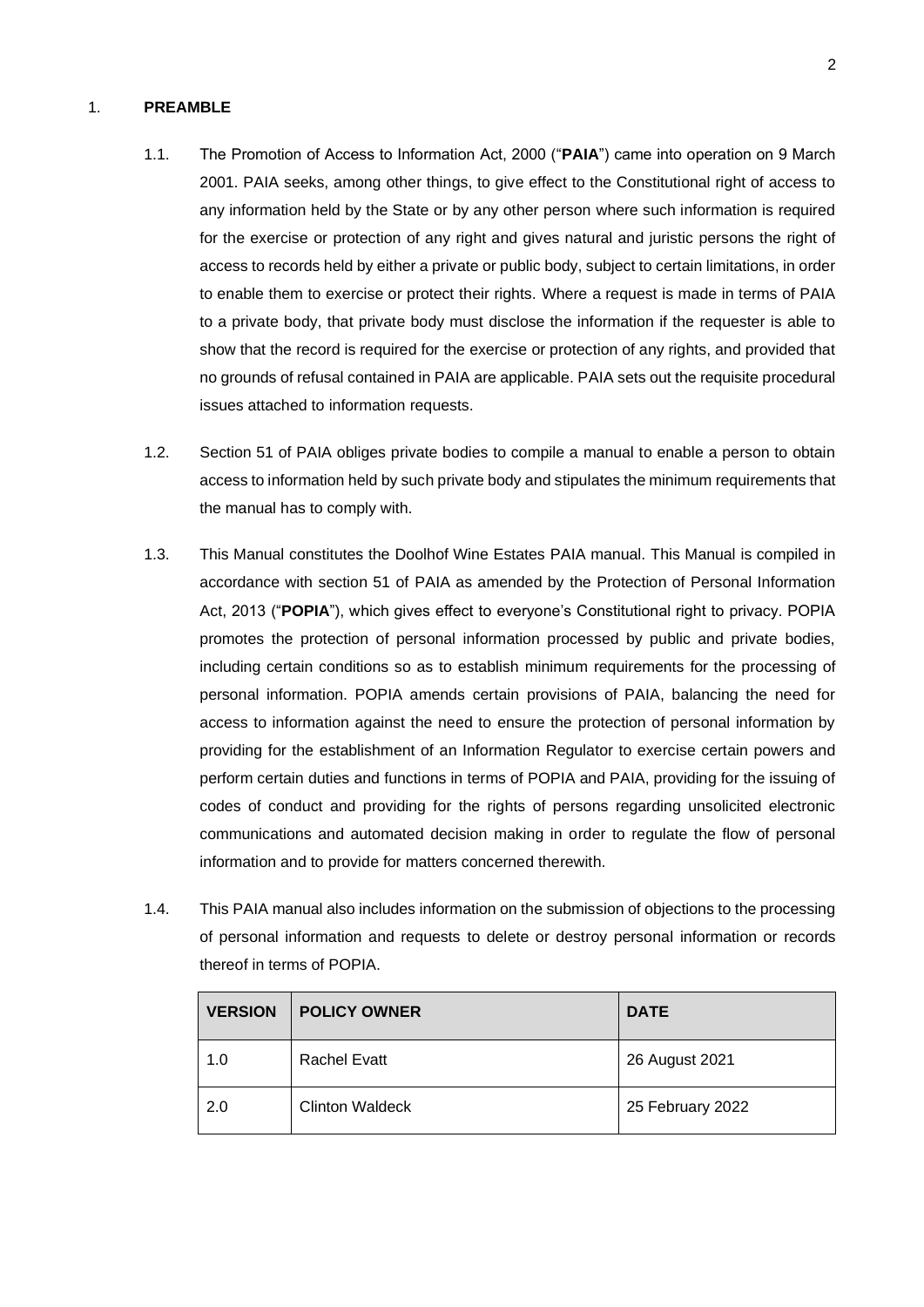## 2. **ABOUT DOOLHOF WINE ESTATES**

Doolhof Wine Estates Proprietary Limited forms part of one of the largest agriculture solutions companies represented in more than 130 countries worldwide and is a provider of sustainable agriculture products and solutions. Our portfolio consists of biologicals and traditional crop protection solutions with more than 13,600 registrations held by Doolhof Wine Estates globally.

#### <span id="page-2-0"></span>3. **AVAILABILITY OF THE DOOLHOF WINE ESTATES PAIA MANUAL**

This PAIA manual is available for inspection at the physical address of Doolhof Wine Estates, free of charge. Interested parties can also view the PAIA manual, which includes the prescribed fees and forms, on the website at [https://doolhof.com/.](https://doolhof.com/)

## 4. **CONTACT DETAILS**

| Name of Private Body:                 | Doolhof Wine Estates Proprietary Limited                     |
|---------------------------------------|--------------------------------------------------------------|
| Designated Information Officer:       | <b>Clinton Waldeck</b>                                       |
| Email address of Information Officer: | clinton@doolhof.com                                          |
| Postal address:                       | PO Box 157, Wellington, 7654, South Africa                   |
| Street address:                       | Bovlei Road, Wellington, Western Cape, 7655, South<br>Africa |
| Phone number:                         | 021 873 6911                                                 |

## 5. **INFORMATION REGULATORS GUIDE**

An official Guide has been compiled which contains information to assist a person wishing to exercise a right of access to information in terms of PAIA and POPIA. This Guide is made available by the Information Regulator (established in terms of POPIA). Copies of the updated Guide are available from Information Regulator and the Information Officer free of charge. Any request for public inspection of the Guide at the office of the Information Officer or a request for a copy of the Guide from the Information Officer must substantially correspond with Form 1 of Annexure A to Government Notice No. R.757 dated 27 August 2021 promulgated under the PAIA Regulations. Please refer to Appendix C.

## 6. **OBJECTIVES OF THIS MANUAL**

The objectives of this Manual are:

6.1. to provide a list of all records held by the legal entity;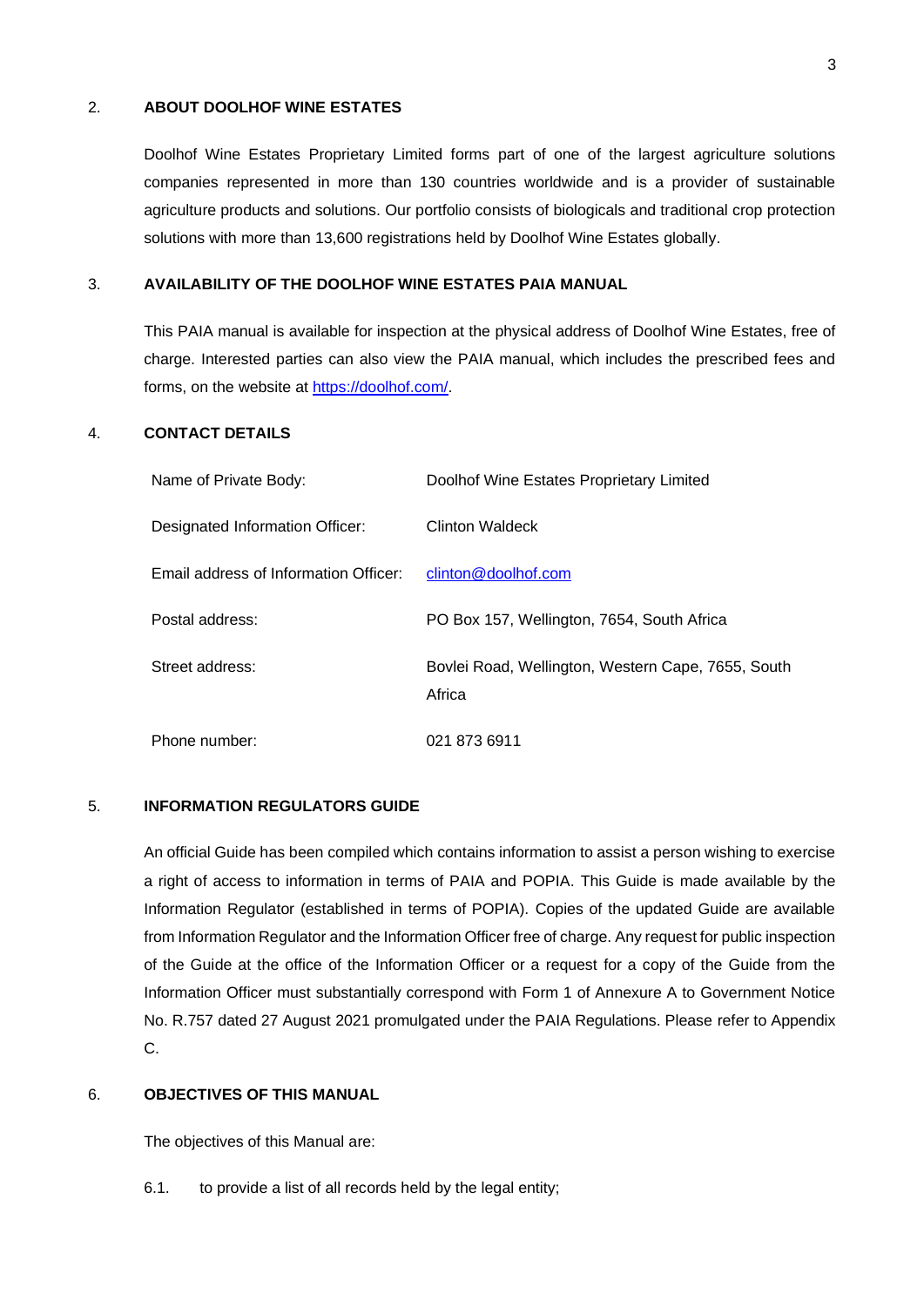- 6.2. to set out the requirements with regard to who may request information in terms of PAIA as well as the grounds on which a request may be denied;
- 6.3. to define the manner and form in which a request for information must be submitted; and
- 6.4. to comply with the additional requirements imposed by POPIA.

## 7. **ENTRY POINT FOR REQUESTS**

- 7.1. PAIA provides that a person may only make a request for information, if the information is required for the exercise or protection of a legitimate right.
- 7.2. Information will therefore not be furnished unless a person provides sufficient particulars to enable Doolhof Wine Estates to identify the right that the requester is seeking to protect as well as an explanation as to why the requested information is required for the exercise or protection of that right. The exercise of an individual's rights is subject to justifiable limitations, including the reasonable protection of privacy, commercial confidentiality and effective, efficient and good governance. PAIA and the request procedure contained in this Manual may not be used for access to a record for criminal or civil proceedings, nor should information be requested after the commencement of such proceedings.
- 7.3. The Information Officer has been delegated with the task of receiving and co-ordinating all requests for access to records in terms of PAIA, in order to ensure proper compliance with PAIA and POPIA.
- 7.4. The Information Officer will facilitate the liaison with the internal legal team on all of these requests.
- 7.5. All requests in terms of PAIA and this Manual must be addressed to the Information Officer using the details in paragraph [3](#page-2-0) above.

## 8. **AUTOMATICALLY AVAILABLE INFORMATION**

- 8.1. Information that is obtainable via the Doolhof Wine Estates website about Doolhof Wine Estates is automatically available and need not be formally requested in terms of this Manual.
- 8.2. The following categories of records are automatically available for inspection, purchase or photocopying:
	- 8.2.1. brochures
	- 8.2.2. press releases
	- 8.2.3. publication; and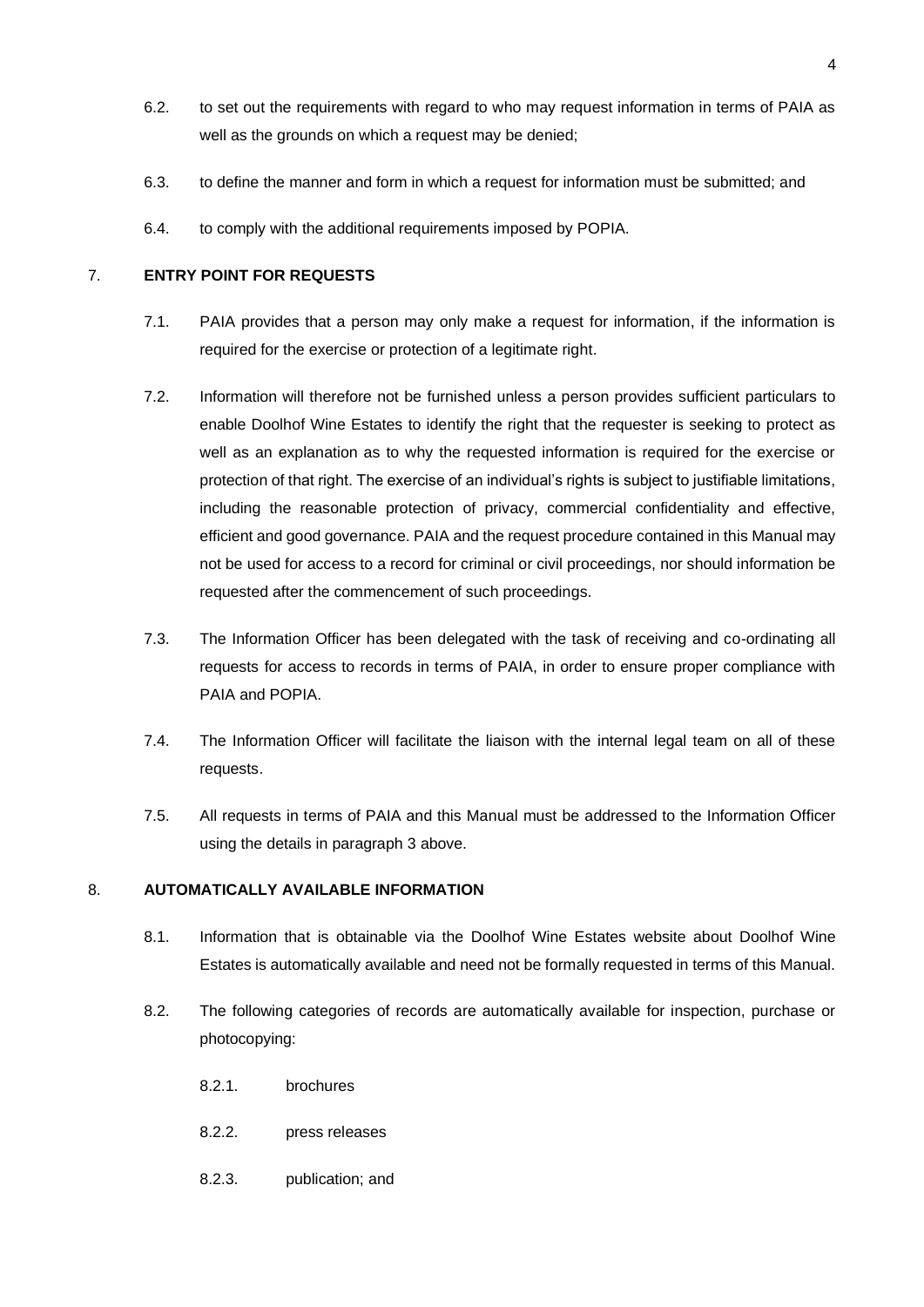8.2.4. various other marketing and promotional material.

#### 9. **INFORMATION AVAILABLE IN TERMS OF POPIA**

9.1. In terms of POPIA, personal information must be processed for a specified purpose. The purpose for which data is processed by Doolhof Wine Estates will depend on the nature of the data and the particular data subject. This purpose is ordinarily disclosed, explicitly or implicitly, at the time the data is collected. Please also refer to the Doolhof Wine Estates's Privacy Policy [https://doolhof.com/wp-content/uploads/2022/03/Doolhof-Wine-Estate-](https://doolhof.com/wp-content/uploads/2022/03/Doolhof-Wine-Estate-Website-Privacy-Policy.pdf)[Website-Privacy-Policy.pdf](https://doolhof.com/wp-content/uploads/2022/03/Doolhof-Wine-Estate-Website-Privacy-Policy.pdf) for further information.

#### 9.2. **Categories of personal information collected by Doolhof Wine Estates include**:

- 9.2.1. personal information: name and surname, date of birth, age, gender, nationality, photographs, special personal information, specifically health information;
- 9.2.2. contact details: contact number, email address, physical address;
- 9.2.3. identifier information: identity or passport number:
- 9.2.4. financial information: credit information, billing address; payment method, bank account number or credit card number, invoice records, payment records, SWIFT details; payment amount, payment date, and records of cheques
- 9.2.5. preferences: information on how you use Doolhof Wine Estates products and services;
- 9.2.6. opinion: your opinions, when you choose to complete one of our surveys; and
- 9.2.7. content and advertising data: records of your interactions with our online advertising and content, records of advertising and content displayed on pages displayed to you, and any interaction you may have had with such content or advertising (including, but not limited to, mouse hover, mouse clicks and any forms you complete).

## 9.3. **The purpose of processing personal information include**:

- 9.3.1. to provide you with information, products or services you request from us;
- 9.3.2. in order to refer you to an appropriate third-party service provider;
- 9.3.3. to communicate with you;
- 9.3.4. to provide you with support;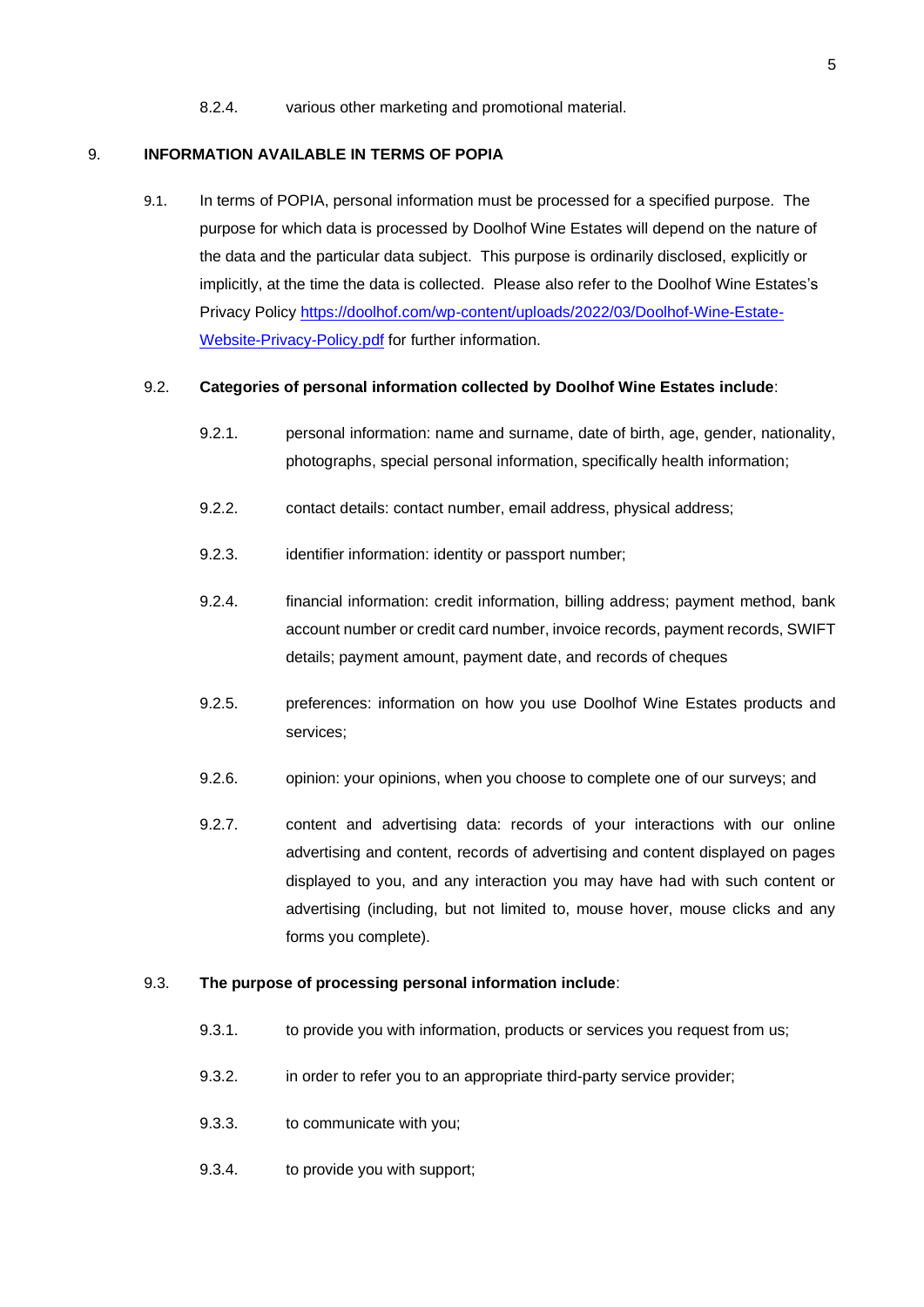- 9.3.5. for credit vetting, verifications and assessments including, but not limited to, obtaining your credit information and records;
- 9.3.6. to provide effective advertising (for example to be provide you with news, special offers and general information about other goods, services and events which we offer, that are similar to those that you have already hired or enquired about); and
- 9.3.7. to conclude contracts for services or products with you, or perform our obligations to you in terms of a contract.

## 9.4. **Categories of personal information collected by Doolhof Wine Estates**

- 9.4.1. Doolhof Wine Estates customers;
- 9.4.2. Doolhof Wine Estates employees;
- 9.4.3. Doolhof Wine Estates suppliers; and
- 9.4.4. visitors to Doolhof Wine Estates's website.

# 9.5. **The recipients or categories of recipients to whom the personal information may be supplied include**:

- 9.5.1. Doolhof Wine Estates stakeholders, such as our affiliates and companies in our group;
- 9.5.2. we may disclose your Personal Information to a limited number of our employees and third party service providers (other than those who we refer you to), who we assist you to interact with;
- 9.5.3. our business partners;
- 9.5.4. other parties in response to legal process or when necessary to conduct or protect our legal rights;
- 9.5.5. companies that provide services to us; and
- 9.5.6. third-parties where you provide consent.

#### 9.6. **Planned transborder flows of personal information**

Personal Information may be transferred outside of the Republic of South Africa provided that the country to which the data is transferred has adopted a law that provides for an adequate level of protection substantially similar to POPIA, the operator/third party undertakes to protect the Personal Information in line with applicable data protection legislation, or with our affiliates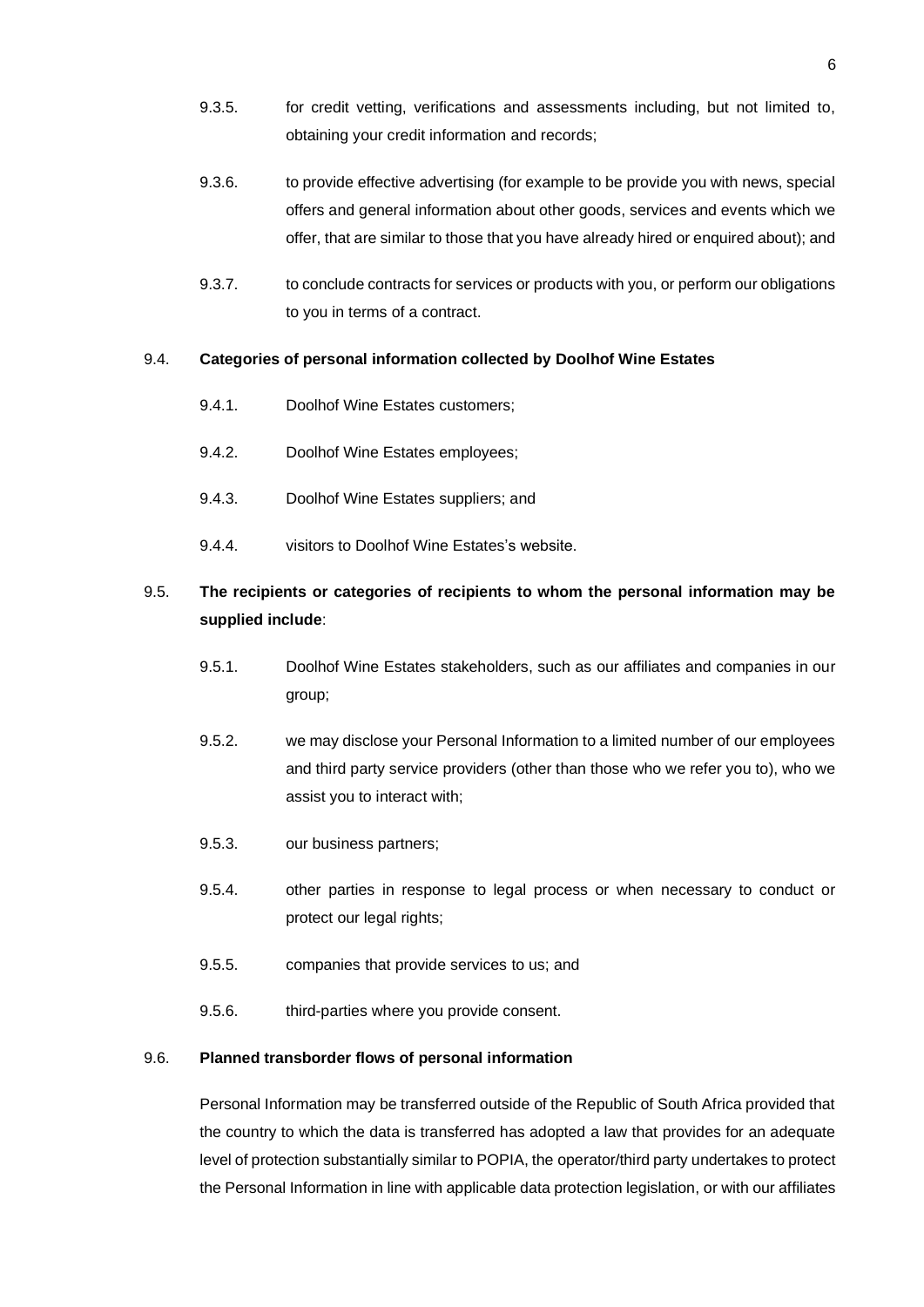who Process Personal Information in accordance with the same or similar principles as we are required to do under POPIA, or the transfer is necessary in order to provide the services that are required by Doolhof Wine Estates's customers and employees.

# 9.7. **A general description of information security measures to be implemented by Doolhof Wine Estates**

Doolhof Wine Estates takes extensive information security measures to ensure the confidentiality, integrity and availability of personal information in our possession. Doolhof Wine Estates takes appropriate technical and organisational measures designed to ensure that personal data remains confidential and secure against unauthorised or unlawful processing and against accidental loss, destruction or damage.

## 10. **INFORMATION AVAILABLE IN TERMS OF OTHER LEGISLATION**

Information is available in terms of certain provisions of the following legislation to the persons or entities specified in such legislation:

- *Administration of Estates Act* 66 *of 1965*
- *Basic Conditions of Employment Act 75 of 1997*
- *Companies Act 61 of 1973*
- *Compensation for Occupational Injuries and Health Diseases Act 130 of 1993*
- *Employment Equity Act 55 of 1998*
- *Estate Agency Affairs Act 112 of 1976*
- *Income Tax Act 58 of 1962*
- *Insolvency Act No. 24 of 1936*
- *Labour Relations Act 66 of 1995*
- *Occupational Health & Safety Act 85 of 1993*
- *Pension Funds Act 24 of 1956*
- *Skills Development Act 97 of 1998*
- *Skills Development Levies Act 9 of 1999*
- *Stamp Duties Act 77 of 1968*
- *Stock Exchanges Control Act 1 of 1985* (and the rules and listing requirements of the JSE Securities Exchange authorised in terms thereof)
- *Unemployment Contributions Act 4 of 2002*
- *Unemployment Insurance Act 30 of 1966*
- *Value Added Tax Act 89 of 1991*

## 11. **CATEGORIES OF RECORDS AVAILABLE UPON REQUEST**

11.1. Doolhof Wine Estates maintains records on the categories and subject matters listed below. Please note that recording a category or subject matter in this Manual does not imply that a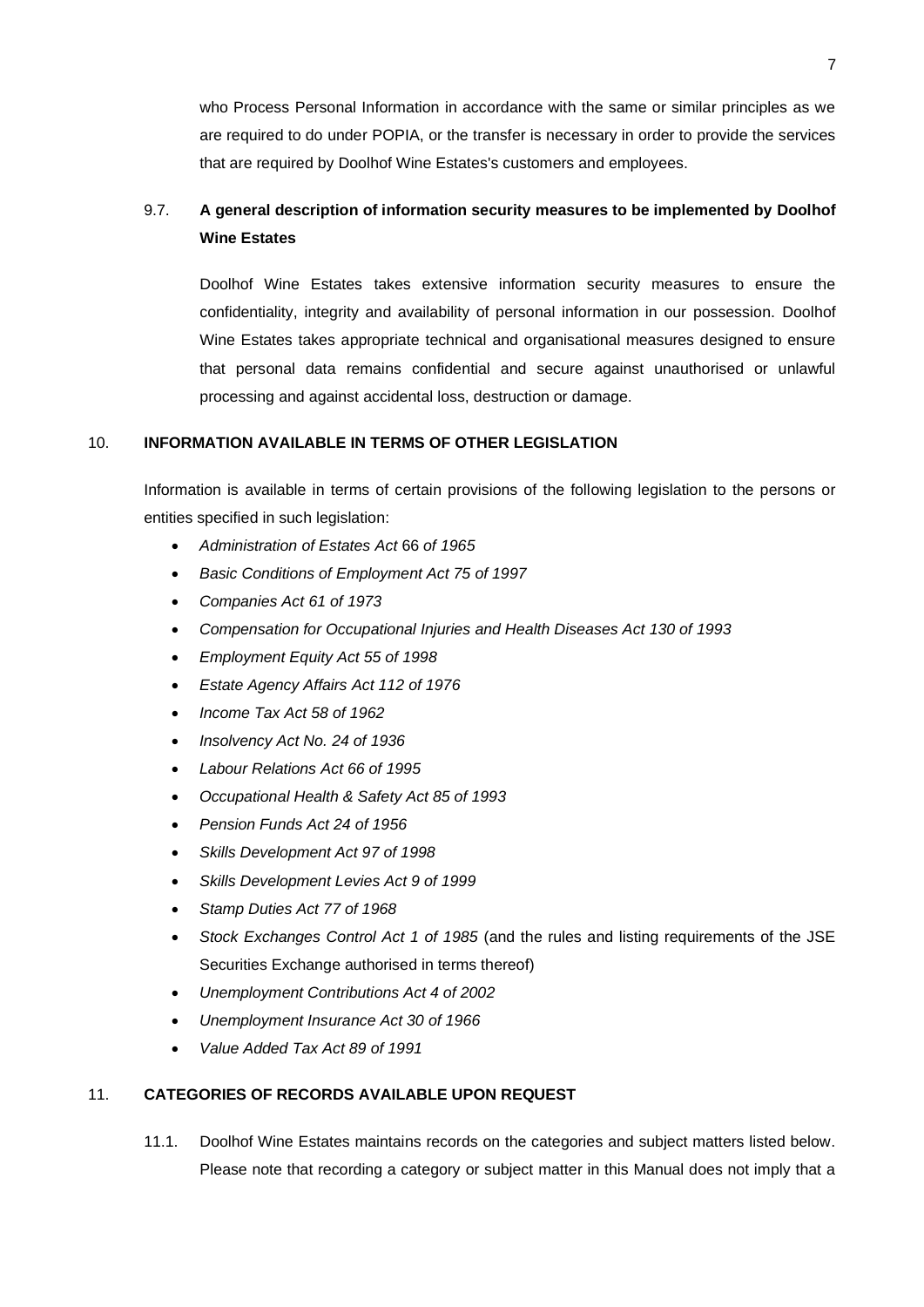request for access to such records would be honoured. All requests for access will be evaluated on a case-by-case basis in accordance with the provisions of PAIA.

11.2. Please note further that many of the records held by Doolhof Wine Estates are those of third parties, such as clients and employees, and Doolhof Wine Estates takes the protection of third-party confidential information very seriously. In particular, where Doolhof Wine Estates acts as professional advisors to clients, many of the records held are confidential and others are the property of the client and not of Doolhof Wine Estates. For further information on the grounds of refusal of access to a record please see paragraph [12.5](#page-10-0) below. Requests for access to these records will be considered very carefully. Please ensure that requests for such records are carefully motivated.

| <b>Category of records</b>                                                                                                                                                                                                                                                                                                                                                                                                                                                                       | <b>Records</b>                                                                                                                                                                                                                                                                                                                                                                          |  |
|--------------------------------------------------------------------------------------------------------------------------------------------------------------------------------------------------------------------------------------------------------------------------------------------------------------------------------------------------------------------------------------------------------------------------------------------------------------------------------------------------|-----------------------------------------------------------------------------------------------------------------------------------------------------------------------------------------------------------------------------------------------------------------------------------------------------------------------------------------------------------------------------------------|--|
| <b>Internal records</b><br>The records listed pertain to Doolhof<br>Wine Estates's own affairs                                                                                                                                                                                                                                                                                                                                                                                                   | Memoranda and Articles of Association<br><b>Financial records</b><br>Operational records<br>Intellectual property<br>Marketing records<br>Internal correspondence<br>Service records<br>Statutory records<br>Internal policies and procedures<br>Minutes of meetings<br>$\bullet$                                                                                                       |  |
| <b>Personnel records</b><br>For the purposes of this section,<br>"personnel" means any person who<br>works for or provides services to or on<br>behalf of Doolhof Wine Estates and<br>receives or is entitled to receive any<br>remuneration and any other person<br>who assists in carrying out or<br>conducting the business of Doolhof<br>Wine Estates. This includes partners,<br>directors, all permanent, temporary<br>and part-time staff as well as<br>consultants and contract workers. | Any personal records provided to us by our<br>personnel<br>Any records a third party has provided to<br>us about any of their personnel<br>Conditions of employment and other<br>personnel-related contractual and quasi<br>legal records<br>Employment policies and procedures<br>Internal evaluation and disciplinary records<br>and<br>Other internal records and<br>correspondence. |  |
| <b>Client-related records</b>                                                                                                                                                                                                                                                                                                                                                                                                                                                                    | Contracts with the client and between the<br>client and other persons                                                                                                                                                                                                                                                                                                                   |  |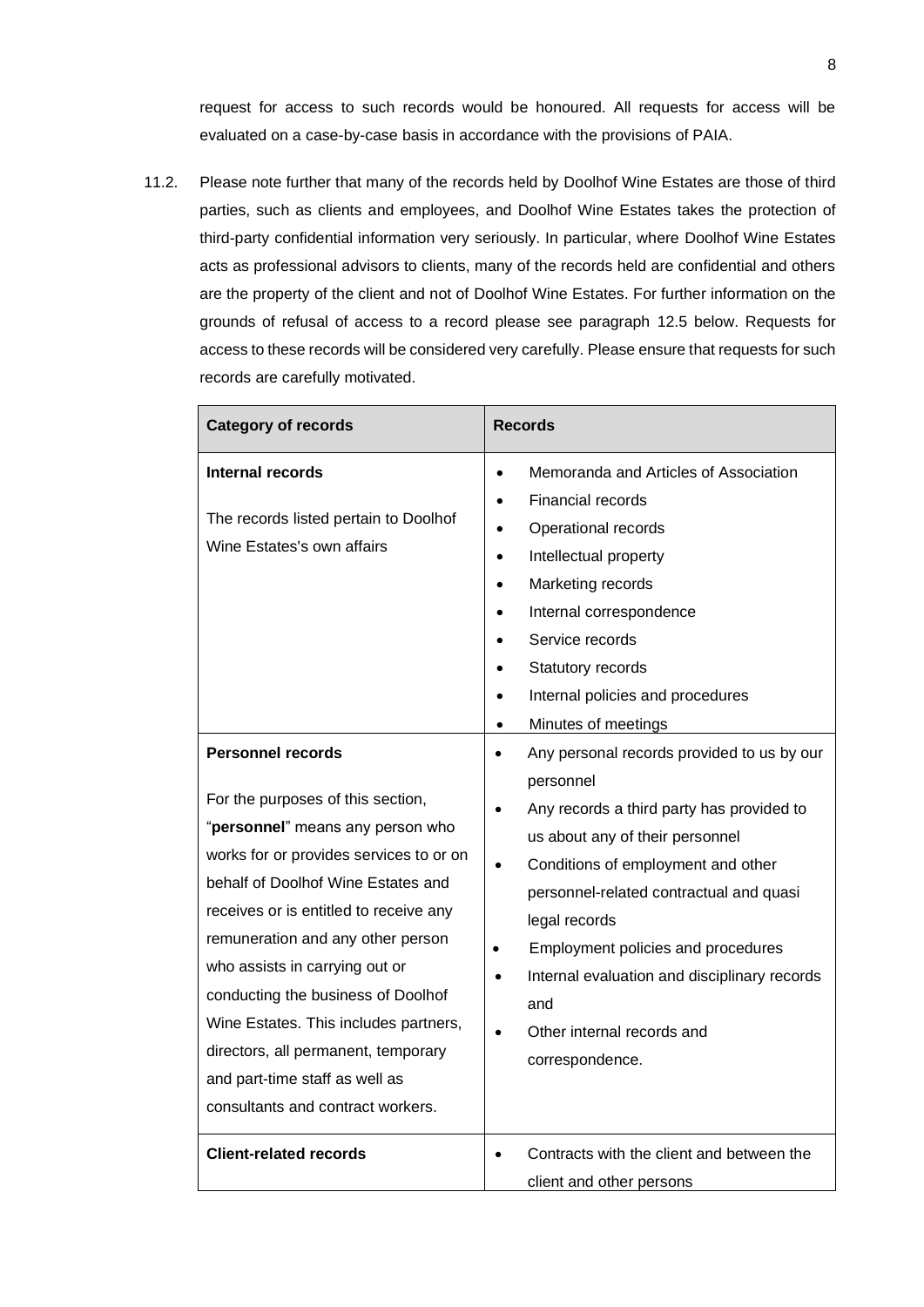| <b>Category of records</b>                                                                                                                                                                                                                                                                                                                                                                                                                             | <b>Records</b>                                                                                                                                                                                                                                                                                                                                                                                                        |  |
|--------------------------------------------------------------------------------------------------------------------------------------------------------------------------------------------------------------------------------------------------------------------------------------------------------------------------------------------------------------------------------------------------------------------------------------------------------|-----------------------------------------------------------------------------------------------------------------------------------------------------------------------------------------------------------------------------------------------------------------------------------------------------------------------------------------------------------------------------------------------------------------------|--|
| Other third party records<br>Records are kept in respect of other<br>parties, including without limitation joint<br>ventures and consortia to which<br>Doolhof Wine Estates is a party,<br>contractors and sub-contractors,<br>suppliers, service providers, and<br>providers of information regarding<br>general market conditions. In addition,<br>such other parties may possess<br>records which can be said to belong to<br>Doolhof Wine Estates. | Personnel, client, or Doolhof Wine Estates<br>records which are held by another party as<br>opposed to being held by Doolhof Wine<br>Estates<br>Records held by Doolhof Wine Estates<br>pertaining to other parties, including<br>financial records, correspondence,<br>contractual records, records provided by<br>the other party, and records third parties<br>have provided about the contractors or<br>suppliers |  |
| Other records                                                                                                                                                                                                                                                                                                                                                                                                                                          | Information relating to Doolhof Wine<br><b>Estates</b><br>Research information belonging to Doolhof<br>Wine Estates carried out on behalf of a<br>third party                                                                                                                                                                                                                                                         |  |

## 12. **REQUEST PROCEDURE**

#### 12.1. **Completion of the prescribed form**

- 12.1.1. Any request for access to a record in terms of PAIA must substantially correspond with Form 2 of Annexure A to Government Notice No. R.757 dated 27 August 2021 promulgated under the PAIA Regulations and should be specific in terms of the record requested. Please refer to Appendix A.
- 12.1.2. A request for access to information which does not comply with the formalities as prescribed by PAIA will be returned to you.
- 12.1.3. POPIA provides that a data subject may, upon proof of identity, request Doolhof Wine Estates to confirm, free of charge, all the information it holds about the data subject and may request access to such information, including information about the identity of third parties who have or have had access to such information.
- 12.1.4. POPIA also provides that where the data subject is required to pay a fee for services provided to him/her, Doolhof Wine Estates must provide the data subject with a written estimate of the payable amount before providing the service and may require that the data subject pays a deposit for all or part of the fee.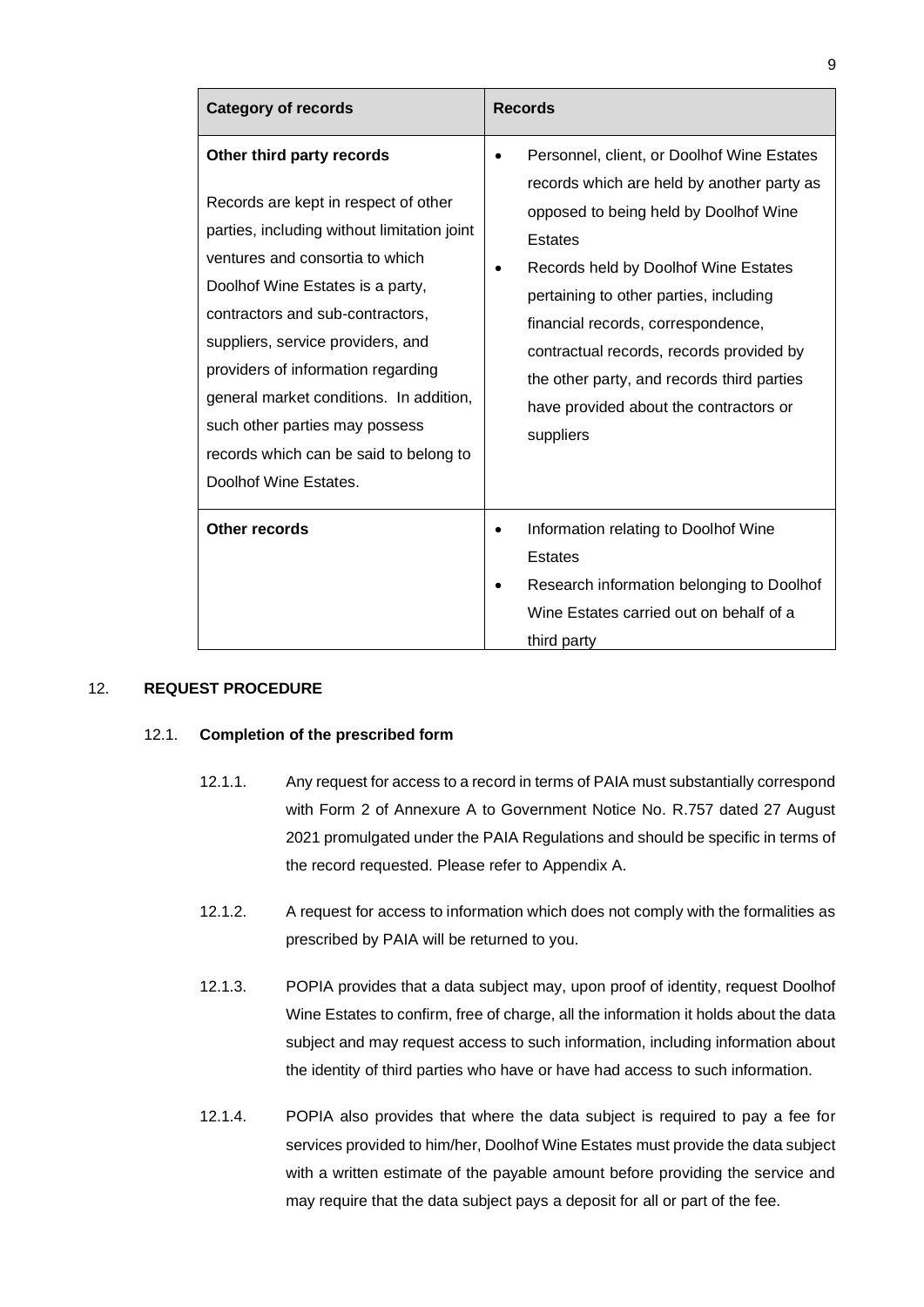- 12.1.5. Grounds for refusal of the data subject's request are set out in PAIA and are discussed below.
- 12.1.6. POPIA provides that a data subject may object, at any time, to the processing of personal information by Doolhof Wine Estates, on reasonable grounds relating to his/her particular situation, unless legislation provides for such processing. The data subject must complete the prescribed form attached hereto as Appendix E and submit it to the Information Officer at the postal or physical address, facsimile number or electronic mail address set out above.
- 12.1.7. A data subject may also request Doolhof Wine Estates to correct or delete personal information about the data subject in its possession or under its control that is inaccurate, irrelevant, excessive, out of date, incomplete, misleading or obtained unlawfully; or destroy or delete a record of personal information about the data subject that Doolhof Wine Estates is no longer authorised to retain records in terms of POPIA's retention and restriction of records provisions.
- 12.1.8. A data subject that wishes to request a correction or deletion of personal information or the destruction or deletion of a record of personal information must submit a request to the Information Officer at the postal or physical address, facsimile number or electronic mail address set out above on the form attached hereto as Appendix F.

#### 12.2. **Proof of identity**

Proof of identity is required to authenticate your identity and the request. You will, in addition to this prescribed form, be required to submit acceptable proof of identity such as a certified copy of your identity document or other legal forms of identity.

#### 12.3. **Payment of the prescribed fees**

- 12.3.1. There are two categories of fees which are payable:
	- 12.3.1.1. The request fee: R140
	- 12.3.1.2. The access fee: This is calculated by taking into account reproduction costs, search and preparation costs, as well as postal costs. These fees are set out in Appendix B.
- 12.3.2. Section 54 of PAIA entitles Doolhof Wine Estates to levy a charge or to request a fee to enable it to recover the cost of processing a request and providing access to records. The fees that may be charged are set out in Annexure B of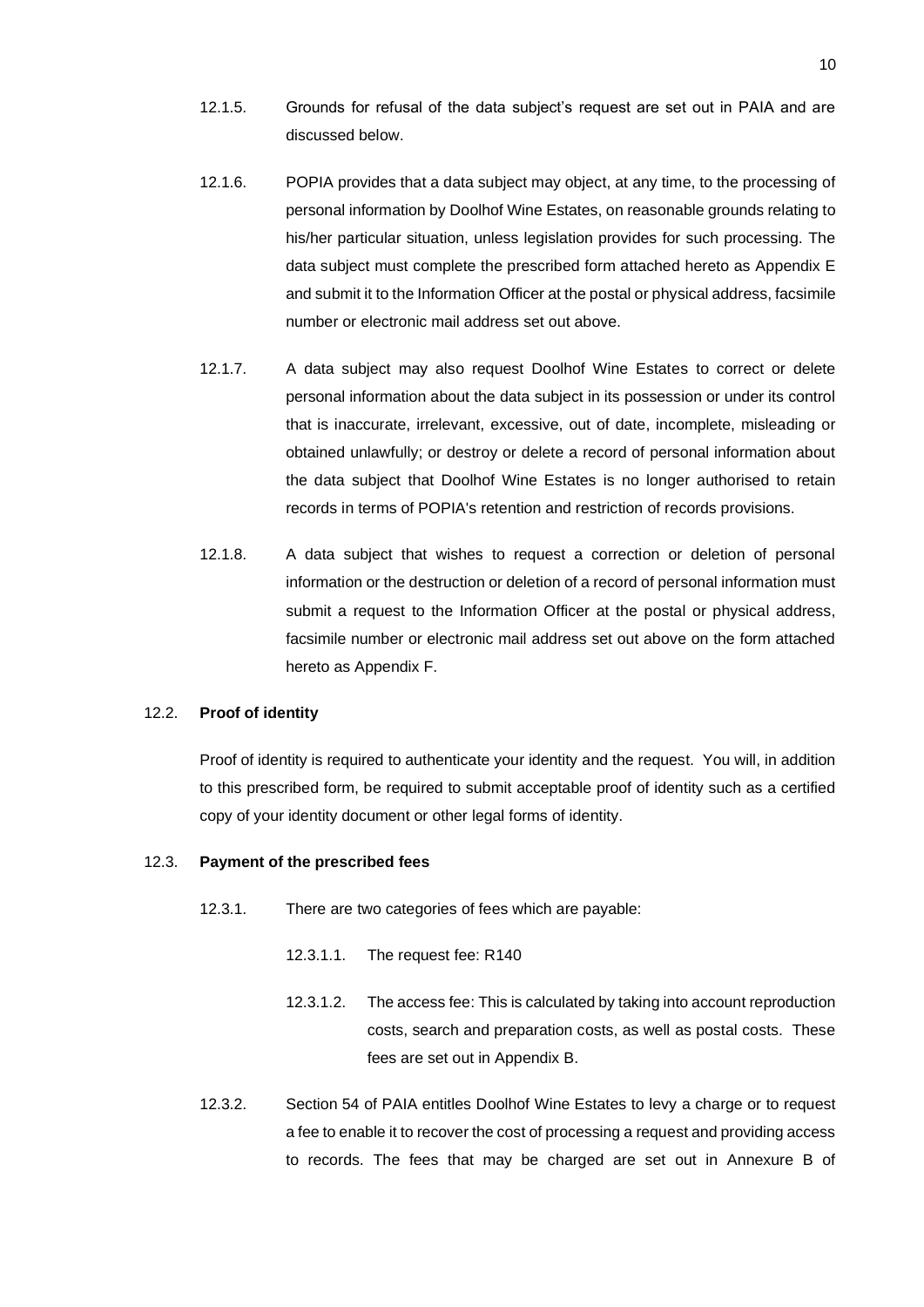Government Notice No. R.757 dated 27 August 2021 2021 promulgated under the PAIA Regulations. Please refer to Appendix D*.* 

12.3.3. Where a decision to grant a request has been taken, the record will not be disclosed until the necessary fees have been paid in full.

#### 12.4. **Timelines for consideration of a request for access**

- 12.4.1. Requests will be processed within 30 (thirty) days, unless the request contains considerations that are of such a nature that an extension of the time limit is needed.
- 12.4.2. The Information Officer will inform the requester of the decision, and the fees payable (if applicable) on a form that corresponds substantially with Form 3 of Annexure A to Government Notice No. R.757 dated 27 August 2021 promulgated under the PAIA Regulations.
- 12.4.3. Should an extension be required, you will be notified, together with reasons explaining why the extension is necessary.

#### <span id="page-10-0"></span>12.5. **Grounds for refusal of access and protection of information**

- 12.5.1. There are various grounds upon which a request for access to a record may be refused. These grounds include:
	- the protection of personal information of a third person (who is a natural person) from unreasonable disclosure;
	- the protection of commercial information of a third party (for example: trade secrets; financial, commercial, scientific or technical information that may harm the commercial or financial interests of a third party);
	- if disclosure would result in the breach of a duty of confidence owed to a third party;
	- if disclosure would jeopardise the safety of an individual or prejudice or impair certain property rights of a third person;
	- if the record was produced during legal proceedings, unless that legal privilege has been waived;
	- if the record contains trade secrets, financial or sensitive information or any information that would Doolhof Wine Estates (at a disadvantage in negotiations or prejudice it in commercial competition); and/or
	- if the record contains information about research being carried out or about to be carried out on behalf of a third party or by Doolhof Wine Estates.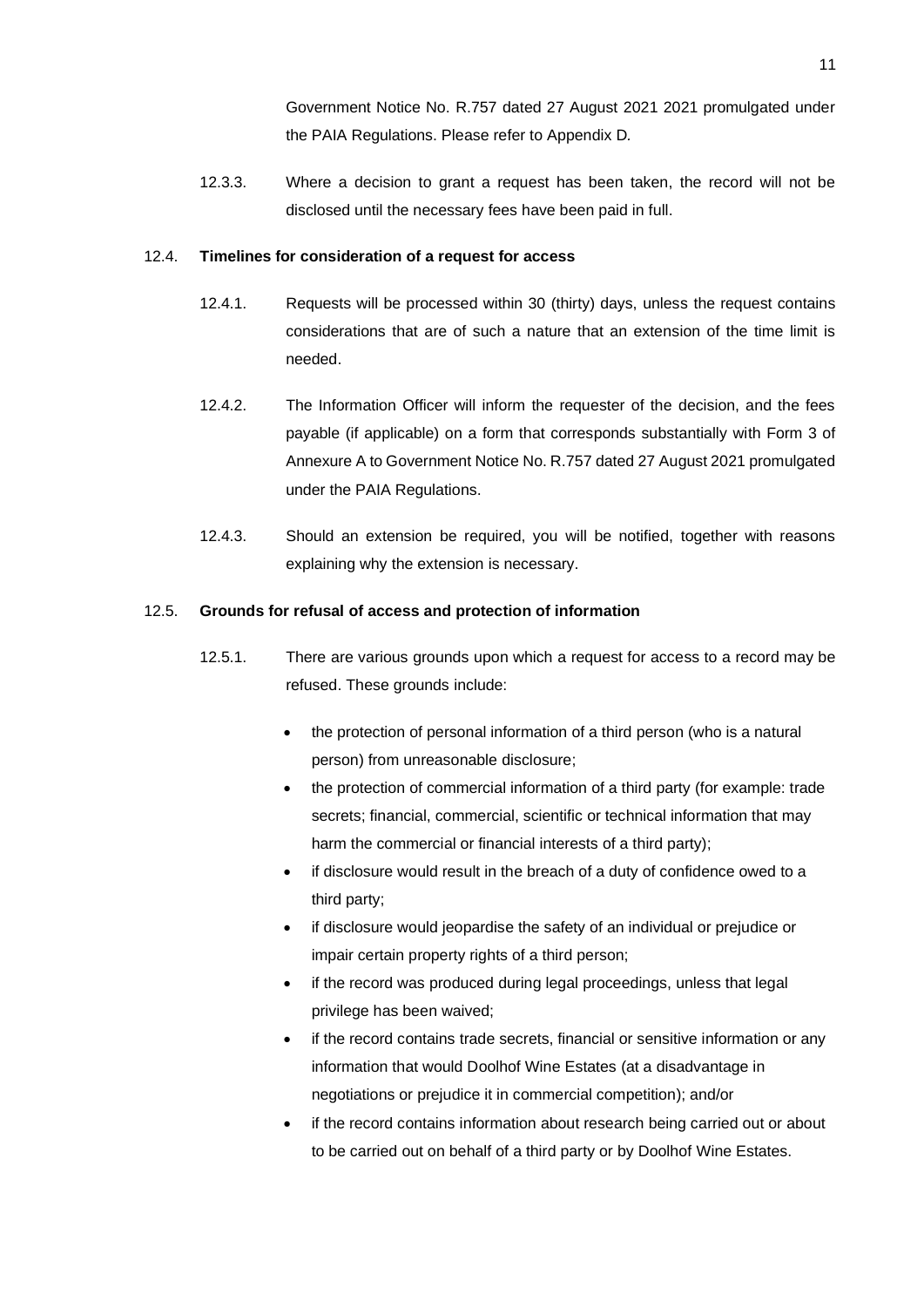- 12.5.2. Section 70 of PAIA contains an overriding provision. Disclosure of a record is compulsory if it would reveal (i) a substantial contravention of, or failure to comply with the law; or (ii) there is an imminent and serious public safety or environmental risk; and (iii) the public interest in the disclosure of the record in question clearly outweighs the harm contemplated by its disclosure.
- 12.5.3. If the request for access to information affects a third party, then such third party must first be informed within 21 (twenty-one) days of receipt of the request. The third party would then have a further 21 (twenty-one) days to make representations and/or submissions regarding the granting of access to the record.

## 13. **REMEDIES AVAILABLE TO A REQUESTER ON REFUSAL OF ACCESS**

- 13.1. If the Information Officer decides to grant you access to the particular record, such access must be granted within 30 (thirty) days of being informed of the decision.
- 13.2. There is no internal appeal procedure that may be followed after a request to access information has been refused. The decision made by the Information Officer is final. In the event that you are not satisfied with the outcome of the request, you are entitled to apply to a court of competent jurisdiction to take the matter further.
- 13.3. Where a third party is affected by the request for access and the Information Officer has decided to grant you access to the record, the third party has 30 (thirty) days in which to appeal the decision in a court of competent jurisdiction. If no appeal has been lodged by the third party within 30 (thirty) days, you must be granted access to the record.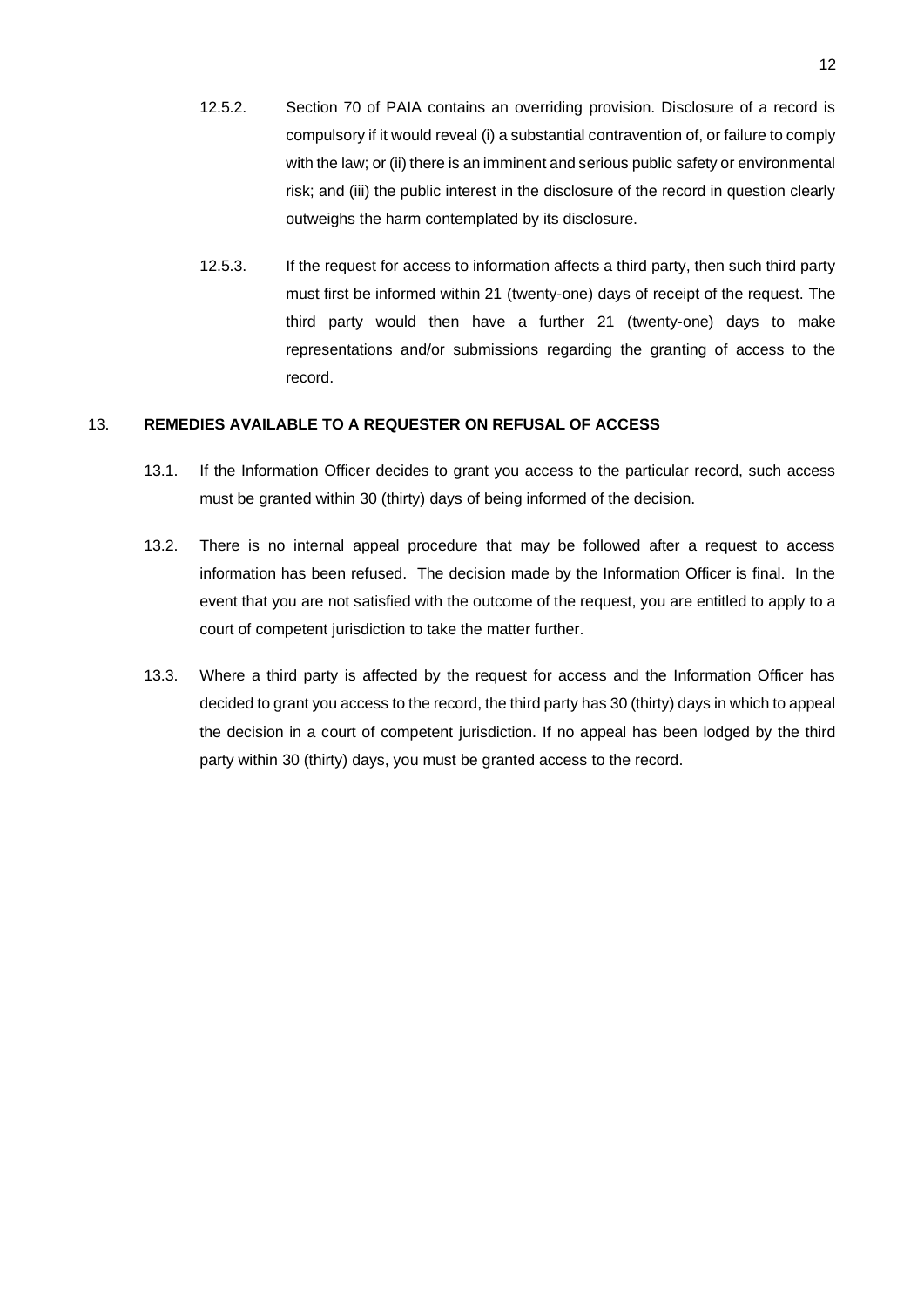## **APPENDIX A - FORM 2: REQUEST FOR ACCESS TO RECORD**

## **REQUEST FOR ACCESS TO RECORD**

[Regulation 7]

Note:

- 1. Proof of identity must be attached by the requester.
- 2. If requests made on behalf of another person, proof of such authorisation, must be attached to this form.
- TO: The Information Officer

Name

Address

E-mail address:

Telephone number:

Mark with an "X"

Request is made in my own name Request is made on behalf of another person.

## **PERSONAL INFORMATION**

| Full names:                                                                            |  |
|----------------------------------------------------------------------------------------|--|
| Identity number:                                                                       |  |
| Capacity in which<br>request is made<br>(when made on<br>behalf of another<br>person): |  |
| Postal Address:                                                                        |  |
| <b>Street Address:</b>                                                                 |  |
| E-mail Address                                                                         |  |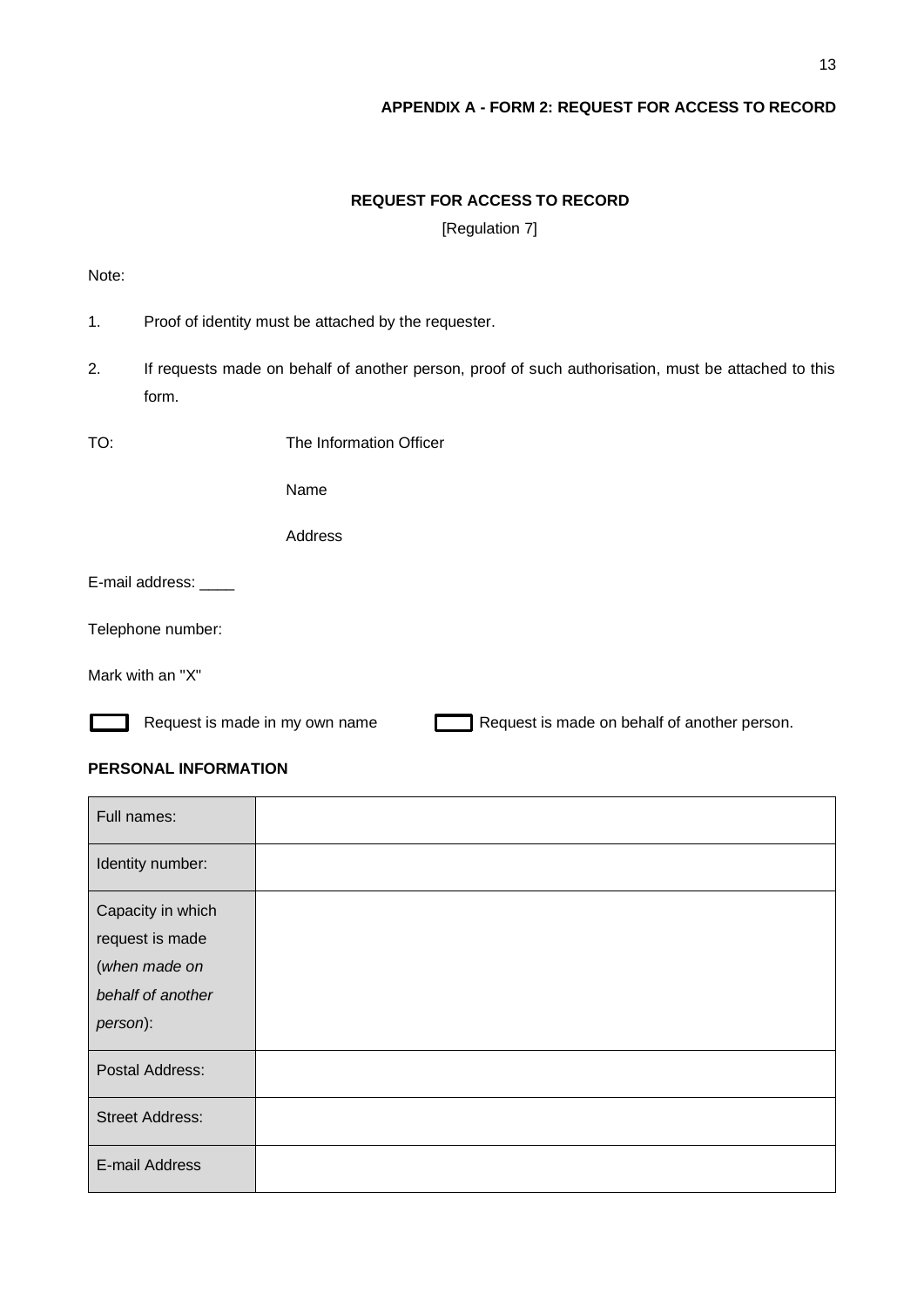| Contact numbers:                                                                                   |                                                                                                     |  |
|----------------------------------------------------------------------------------------------------|-----------------------------------------------------------------------------------------------------|--|
| Tel. (B):                                                                                          |                                                                                                     |  |
|                                                                                                    |                                                                                                     |  |
| Cellular:                                                                                          |                                                                                                     |  |
| Facsimile                                                                                          |                                                                                                     |  |
| Full names of person                                                                               |                                                                                                     |  |
| on whose behalf                                                                                    |                                                                                                     |  |
| request is made (if                                                                                |                                                                                                     |  |
| applicable):                                                                                       |                                                                                                     |  |
| Identity number:                                                                                   |                                                                                                     |  |
| Postal Address:                                                                                    |                                                                                                     |  |
| <b>Street Address:</b>                                                                             |                                                                                                     |  |
| E-mail Address:                                                                                    |                                                                                                     |  |
| Contact numbers:                                                                                   |                                                                                                     |  |
| Tel. (B):                                                                                          |                                                                                                     |  |
| Cellular:                                                                                          |                                                                                                     |  |
| Facsimile                                                                                          |                                                                                                     |  |
|                                                                                                    | PARTICULARS OF RECORD REQUESTED                                                                     |  |
|                                                                                                    | Provide full particulars of the record to which access is requested, including the reference number |  |
| if that is known to you, to enable the record to be located. (If the provided space is inadequate, |                                                                                                     |  |
| please continue on a separate page and attach it to this form. All additional pages must be        |                                                                                                     |  |
|                                                                                                    | signed.)                                                                                            |  |
| Description of record                                                                              |                                                                                                     |  |
| or relevant part of the                                                                            |                                                                                                     |  |
| record:                                                                                            |                                                                                                     |  |
|                                                                                                    |                                                                                                     |  |
| Reference number, if                                                                               |                                                                                                     |  |
| available:                                                                                         |                                                                                                     |  |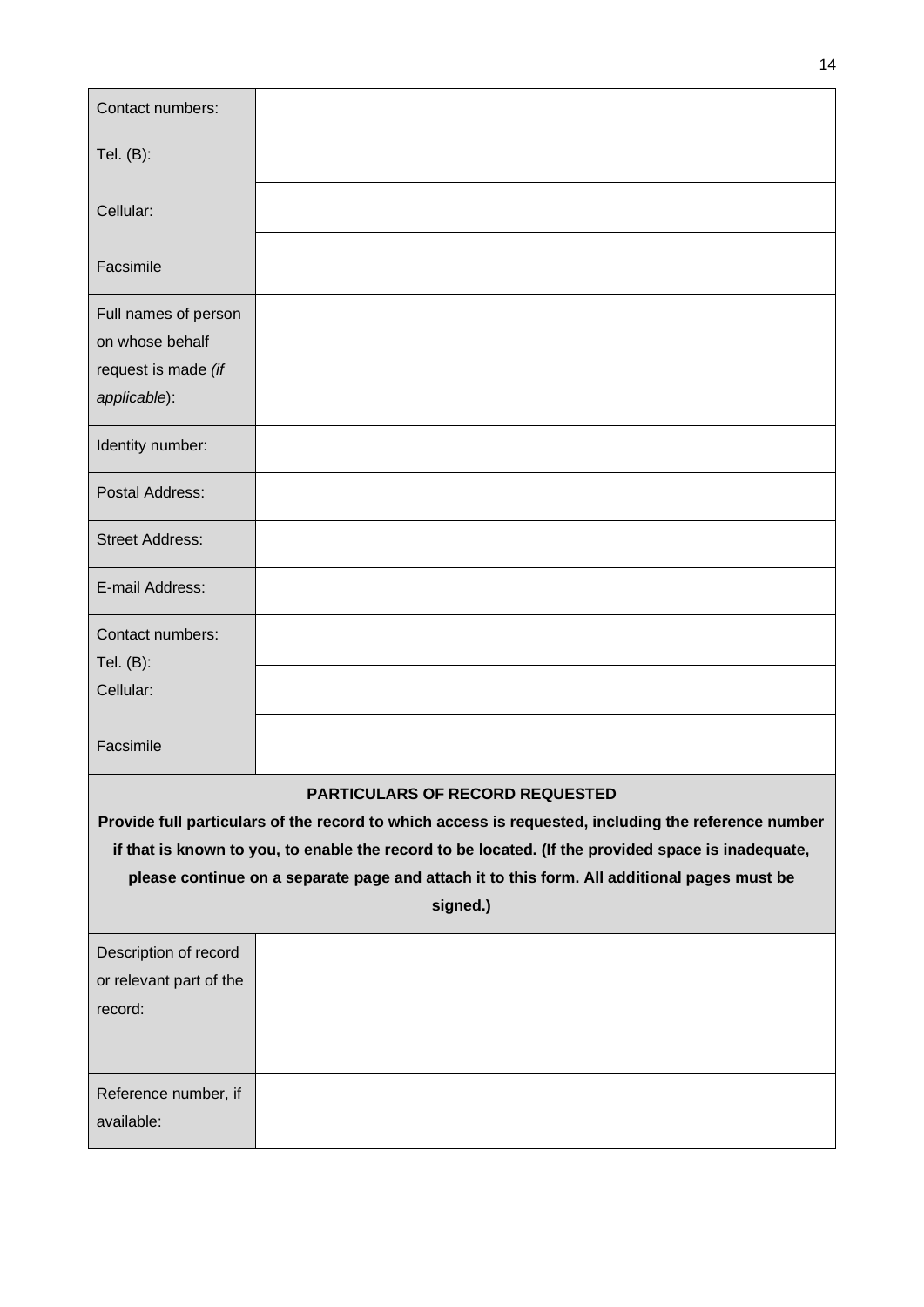| Any further            |  |
|------------------------|--|
| particulars of record: |  |
|                        |  |
|                        |  |
|                        |  |

| <b>TYPE OF RECORD</b>                                                                                                      |  |  |
|----------------------------------------------------------------------------------------------------------------------------|--|--|
| (Mark the applicable box with an "X")                                                                                      |  |  |
| Record is in written or printed form                                                                                       |  |  |
| Record comprises virtual images (this includes photographs, slides, video recordings, computer-g<br>images, sketches, etc) |  |  |
| Record consists of recorded words or information which can be reproduced in sound                                          |  |  |
| Record is held on a computer or in an electronic, or machine-readable form                                                 |  |  |
| <b>FORM OF ACCESS</b><br>(Mark the applicable box with an "X")                                                             |  |  |
|                                                                                                                            |  |  |
| Printed copy of record (including copies of any virtual images, transcriptions and information                             |  |  |
| held on computer or in an electronic or machine-readable form)                                                             |  |  |
| Written or printed transcription or virtual images (this includes photographs, slides, video                               |  |  |
| recordings, computer-generated images, sketches, etc)                                                                      |  |  |
| Transcription of soundtrack (written or printed document)                                                                  |  |  |
| Copy of record on flash drive (including virtual images and soundtracks)                                                   |  |  |
| Copy of record on compact disc drive (including virtual images and soundtracks)                                            |  |  |
| Copy of record saved on cloud storage server                                                                               |  |  |

## **MANNER OF ACCESS**

*(Mark the applicable box with an "X")*

Personal inspection of record at registered address of public/private body *(including listening to recorded words, information which can be reproduced in sound, or information held on computer or in an electronic or machine-readable form)*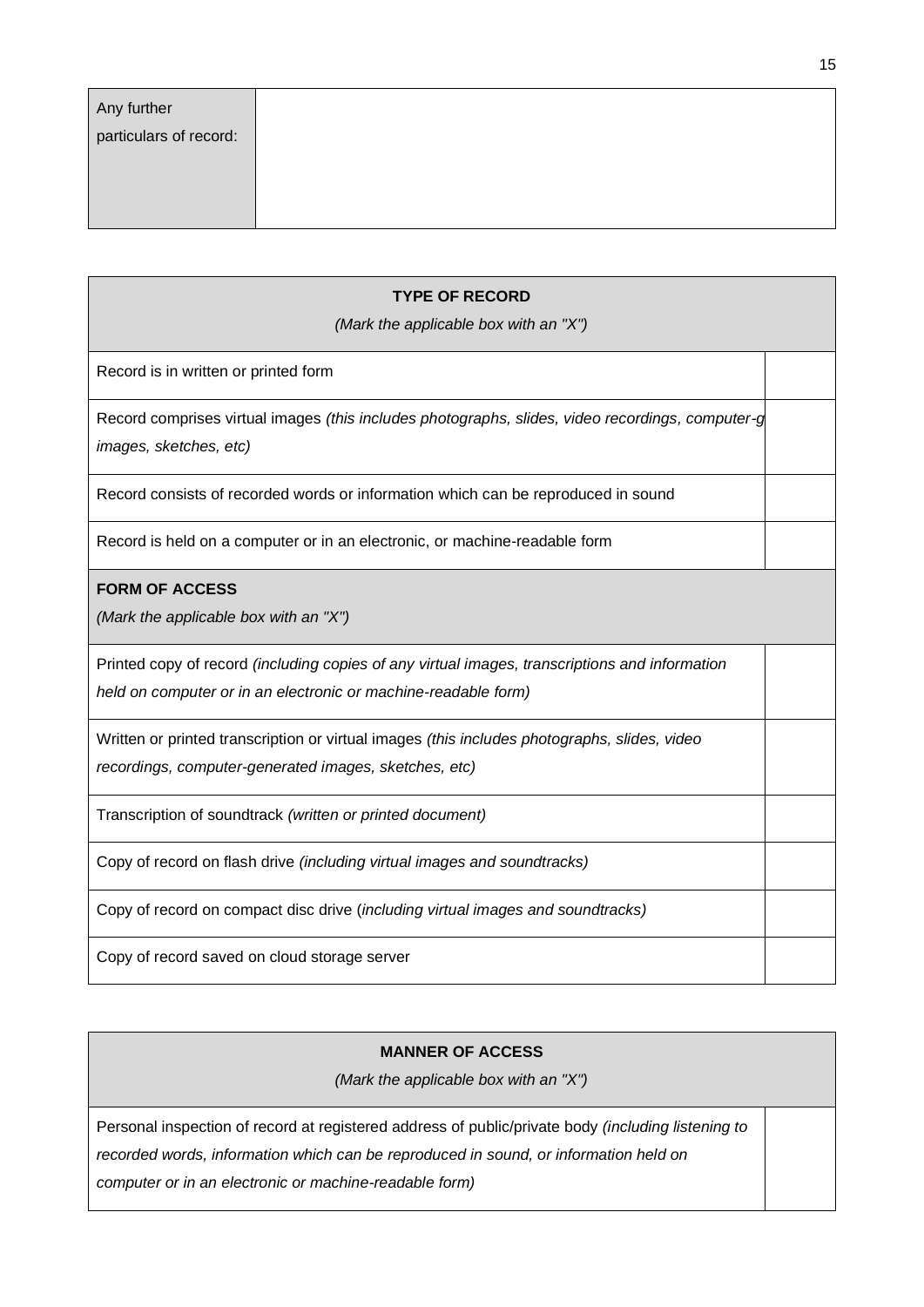| Postal services to postal address                                                                                                                                       |  |
|-------------------------------------------------------------------------------------------------------------------------------------------------------------------------|--|
| Postal services to street address                                                                                                                                       |  |
| Courier service to street address                                                                                                                                       |  |
| Facsimile of information in written or printed format (including transcriptions)                                                                                        |  |
| E-mail of information (including soundtracks if possible)                                                                                                               |  |
| Cloud share/file transfer                                                                                                                                               |  |
| Preferred language:<br>(Note that if the record is not available in the language you prefer, access may be granted in the<br>language in which the record is available) |  |

# **PARTICULARS OF RIGHT TO BE EXERCISED OR PROTECTED** *If the provided space is inadequate, please continue on a separate page and attach it to this Form. The requester must sign all the additional pages.* Indicate which right is to be exercised or protected: Explain why the record requested is required for the exercise or protection of the aforementioned right:

|              | <b>FEES</b>                                                                                    |
|--------------|------------------------------------------------------------------------------------------------|
| a)           | A request fee must be paid before the request will be considered.                              |
| b)           | You will be notified of the amount of the access fee to be paid.                               |
| $\mathbf{C}$ | The fee payable for access to a record depends on the form in which access is required and the |
|              | reasonable time required to search for and prepare a record.                                   |
| d)           | If you qualify for exemption of the payment of any fee, please state the reason for exemption. |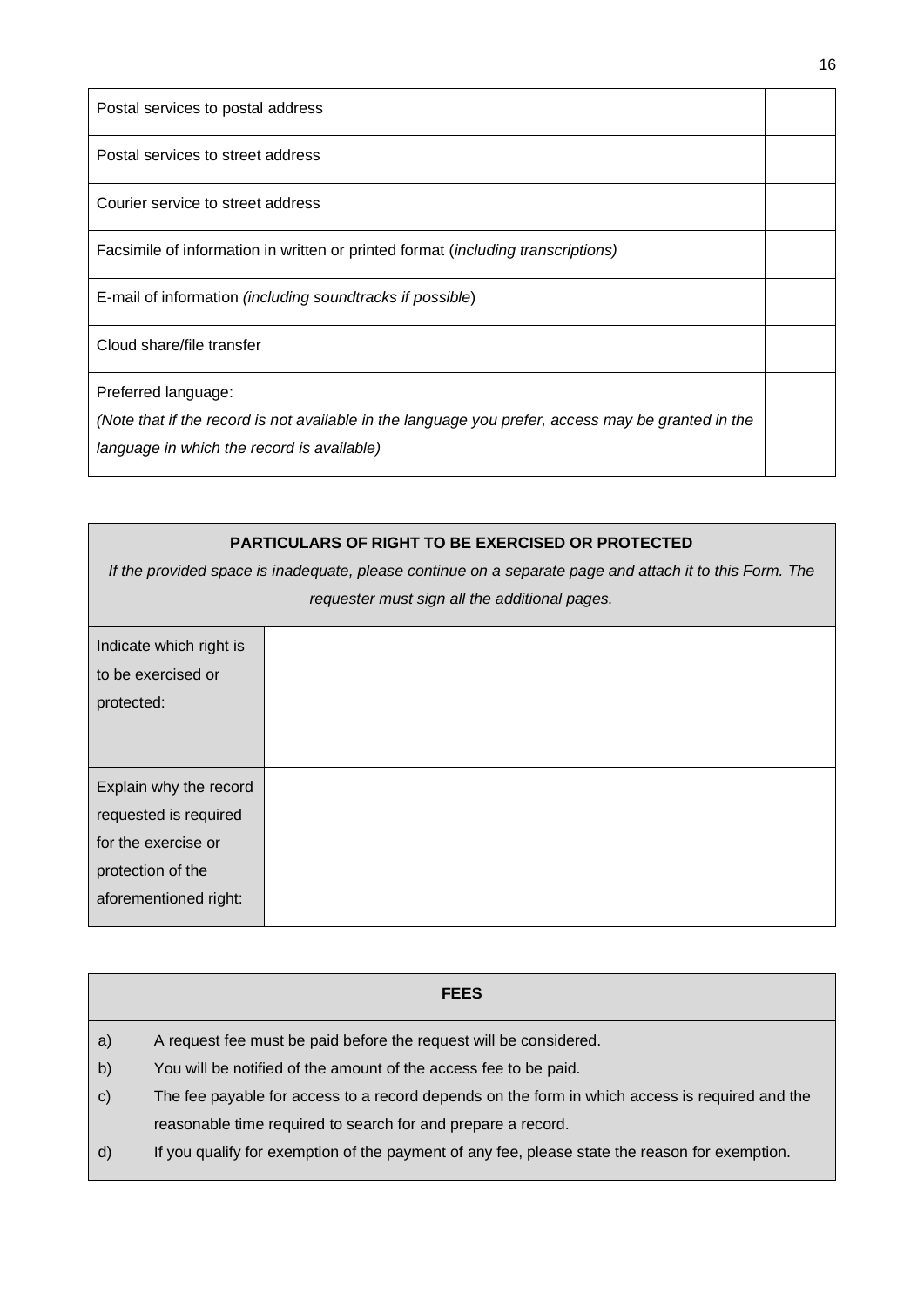| Reason: |  |
|---------|--|
|         |  |
|         |  |
|         |  |

You will be notified in writing whether your request has been approved or denied and if approved the costs relating to your request, if any. Please indicate your preferred manner of correspondence:

| Postal address | Facsimile | Electronic communication<br>(Please specify) |
|----------------|-----------|----------------------------------------------|
|                |           |                                              |

| Signed at | this<br>on | Jav |
|-----------|------------|-----|
| 20        |            |     |

Signature of requester / person on whose behalf request is made

\_\_\_\_\_\_\_\_\_\_\_\_\_\_\_\_\_\_\_\_\_\_\_\_\_\_\_\_\_\_\_\_\_\_\_\_\_\_\_\_

……………………………………………………………………………………………………………………

## **FOR OFFICIAL USE**

| Reference number:    |  |
|----------------------|--|
| Request received by: |  |
| (state rank, name    |  |
| and surname of       |  |
| information officer) |  |
| Date received:       |  |
| Access fees:         |  |
| Deposit (if any):    |  |

*Signature of information officer*

\_\_\_\_\_\_\_\_\_\_\_\_\_\_\_\_\_\_\_\_\_\_\_\_\_\_\_\_\_\_\_\_\_\_\_\_\_\_\_\_\_\_\_\_\_\_\_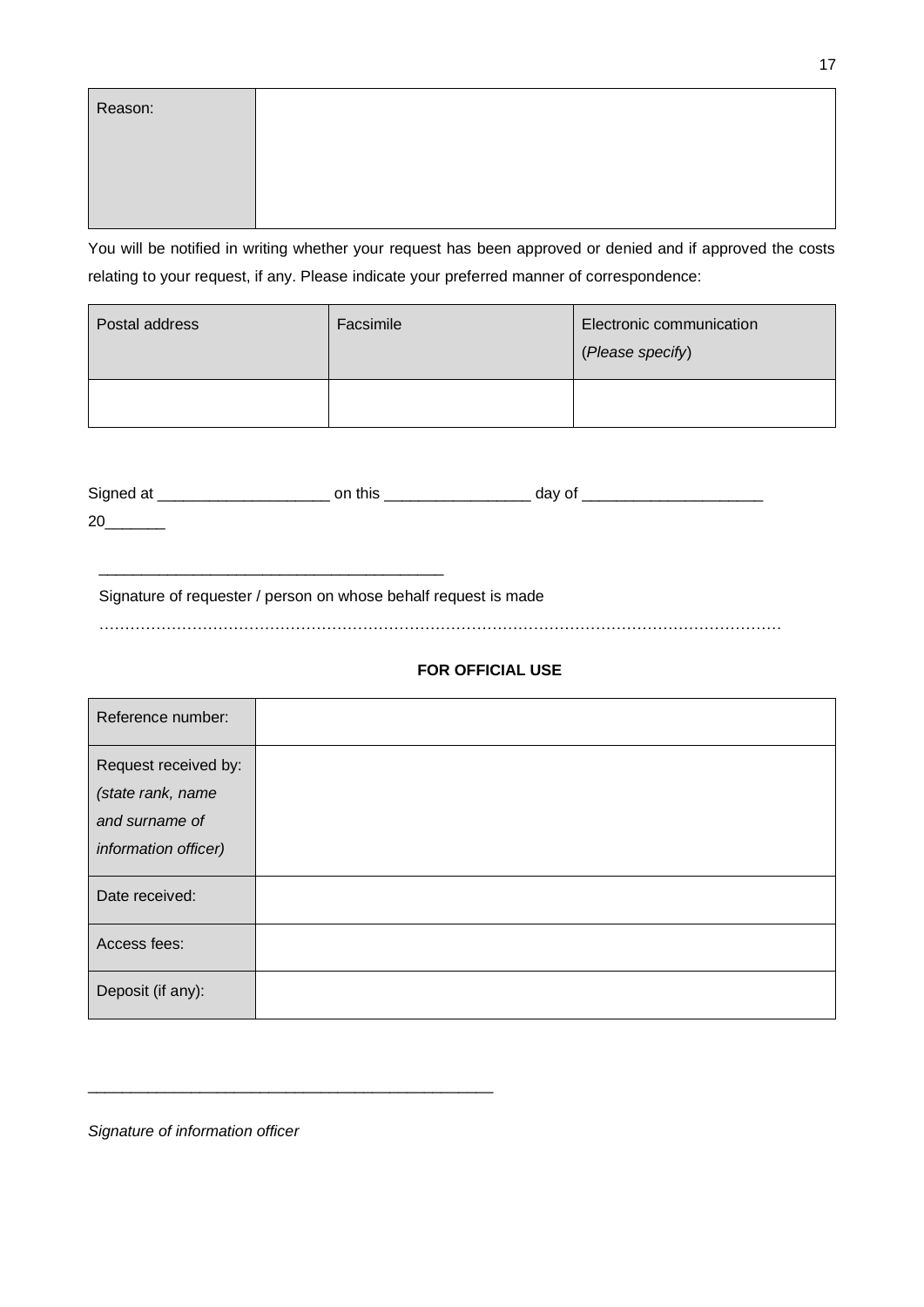## **APPENDIX B: FEES IN RESPECT OF PRIVATE BODIES**

| <b>Item</b> | <b>Description</b>                                                                                                                                                         | <b>Amount</b>                                                                |
|-------------|----------------------------------------------------------------------------------------------------------------------------------------------------------------------------|------------------------------------------------------------------------------|
| 1.          | The request fee payable by every requester                                                                                                                                 | R140.00                                                                      |
| 2.          | Photocopy of A4-size page                                                                                                                                                  | R2.00 per page or part thereof.                                              |
| 3.          | Printed copy of A4-size page                                                                                                                                               | R2.00 per page or part thereof.                                              |
| 4.          | For a copy in a computer-readable form on:                                                                                                                                 |                                                                              |
|             | (i)<br>Flash drive (to be provided by requestor)<br>(ii)<br>Compact disc                                                                                                   | R40.00                                                                       |
|             | If provided by requestor                                                                                                                                                   | R40.00                                                                       |
|             | If provided to the requestor                                                                                                                                               | R60.00                                                                       |
| 5.          | For a transcription of visual images per A4-size page                                                                                                                      | Service to be outsourced. Will depend<br>on quotation from Service provider. |
| 6.          | Copy of visual images                                                                                                                                                      | Service to be outsourced. Will depend<br>on quotation from Service provider. |
| 7.          | Transcription of an audio record, per A4-size page                                                                                                                         | R24.00                                                                       |
| 8.          | Copy of an audio record on:                                                                                                                                                |                                                                              |
|             | Flash drive (to be provided by requestor)<br>(i)                                                                                                                           | R40.00                                                                       |
|             | (ii)<br>Compact disc                                                                                                                                                       | R40.00                                                                       |
|             | If provided by requestor<br>If provided to the requestor                                                                                                                   | R60.00                                                                       |
| 9.          | To search for and prepare the record for disclosure for<br>each hour or part of an hour, excluding the first hour,<br>reasonably required for such search and preparation. | R145.00                                                                      |
|             | To not exceed a total cost of                                                                                                                                              | R435.00                                                                      |
| 10.         | Deposit: If search exceeds 6 hours                                                                                                                                         | One third of amount per request<br>calculated in terms of items 2 to 8.      |
| 11.         | Postage, e-mail or any other electronic transfer                                                                                                                           | Actual expense, if any.                                                      |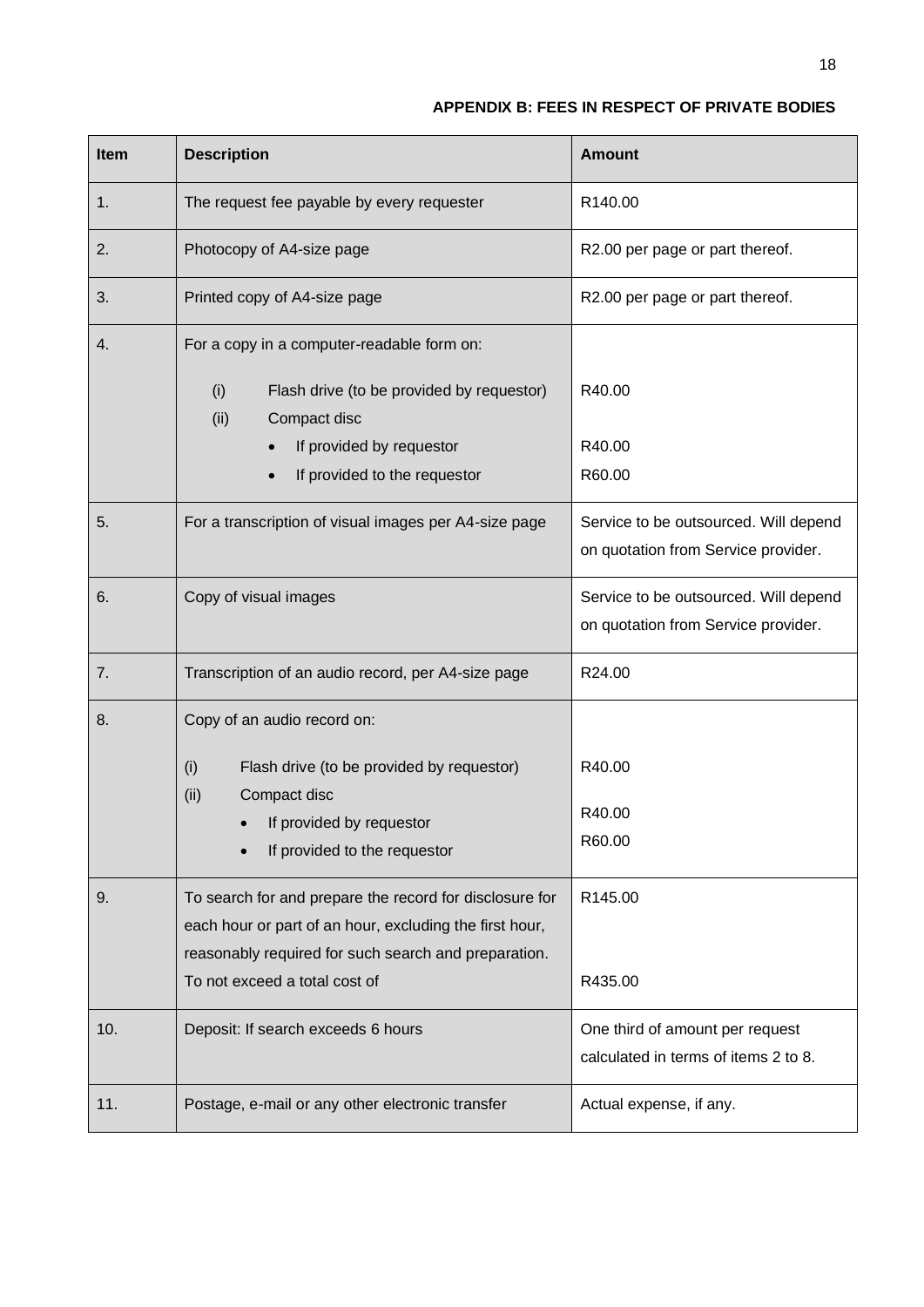## **APPENDIX C- Form 1 REQUEST FOR A COPY OF THE GUIDE**

## **REQUEST FOR A COPY OF THE GUIDE**

[Regulations 2 and 3]

TO: The Information Regulator

P.O. Box 31533

**Braamfontein** 

2017

Email address:

Tel number: +27 (0) 10 023 5200

**OR**

The Information Officer

Rachel Evatt

Sunbury Office Park,

Off Douglas Saunders Drive

La Lucia Ridge 4300

I,

| Full names:                                    |                        |       |  |
|------------------------------------------------|------------------------|-------|--|
| In my capacity as (mark<br>with $"x"$ )        | Information<br>Officer | Other |  |
| Name of public/private<br>body (if applicable) |                        |       |  |
| Postal Address:                                |                        |       |  |
| <b>Street Address:</b>                         |                        |       |  |
| Email Address:                                 |                        |       |  |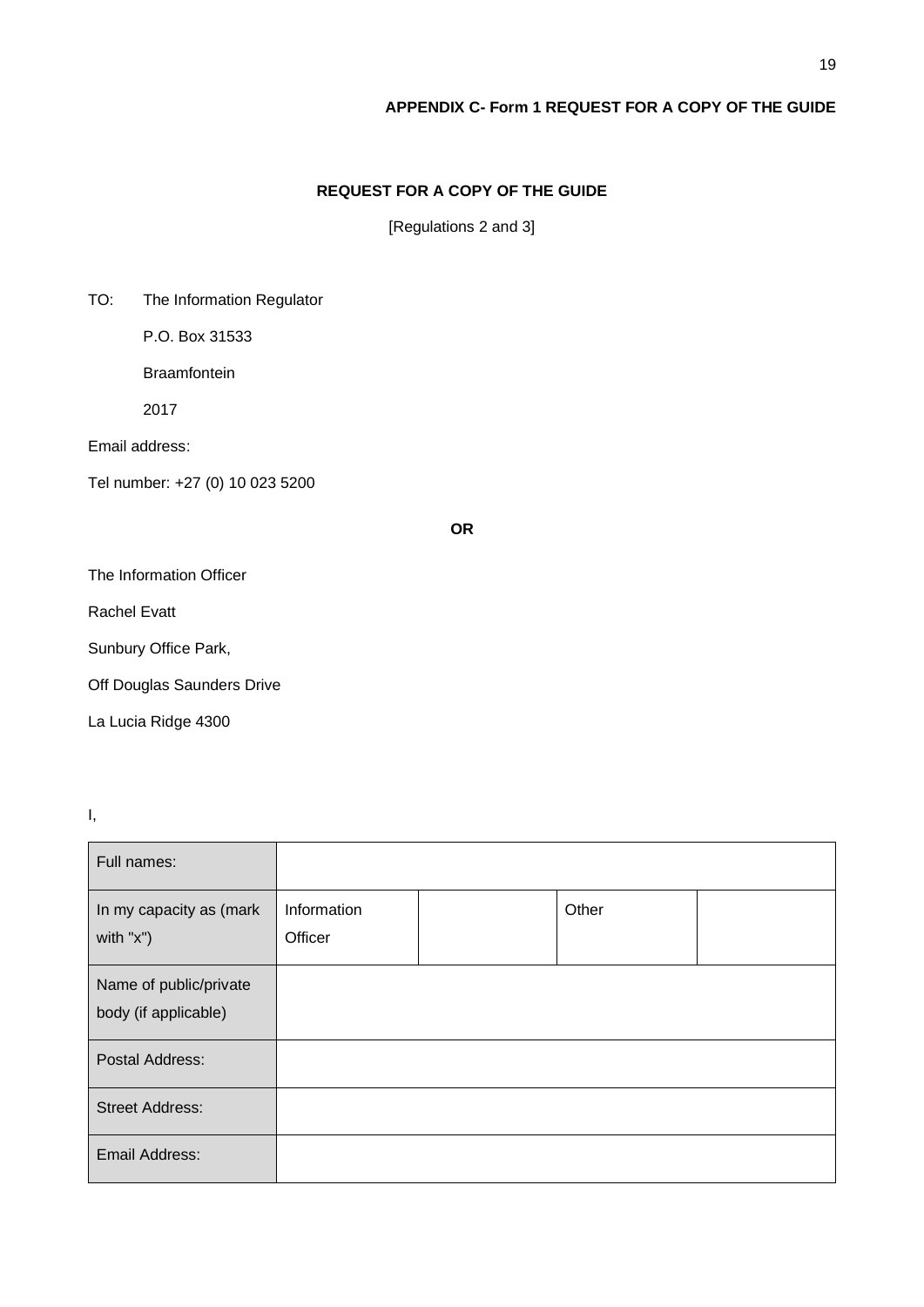| Facsimile:       |              |           |  |
|------------------|--------------|-----------|--|
| Contact numbers: | Tel. $(B)$ : | Cellular: |  |

hereby request the following copy(ies) of the guide:

| Language (make with "X") |            | No. of copies | Language (make with "X") |                 | No. of copies |
|--------------------------|------------|---------------|--------------------------|-----------------|---------------|
|                          | Sepedi     |               |                          | Sesotho         |               |
|                          | Setswana   |               |                          | siSwati         |               |
|                          | Tshivenda  |               |                          | Xitsonga        |               |
|                          | Afrikaans  |               |                          | English         |               |
|                          | isiNdebele |               |                          | <b>IsiXhosa</b> |               |
|                          | isiZulu    |               |                          |                 |               |

# Manner of collection (mark with "x")

| Postal address | Facsimile | Electronic communication (please specify) |
|----------------|-----------|-------------------------------------------|
|                |           |                                           |

| Signed at | this | day of |
|-----------|------|--------|
| 20        |      |        |

Signature of requester

\_\_\_\_\_\_\_\_\_\_\_\_\_\_\_\_\_\_\_\_\_\_\_\_\_\_\_\_\_\_\_\_\_\_\_\_\_\_\_\_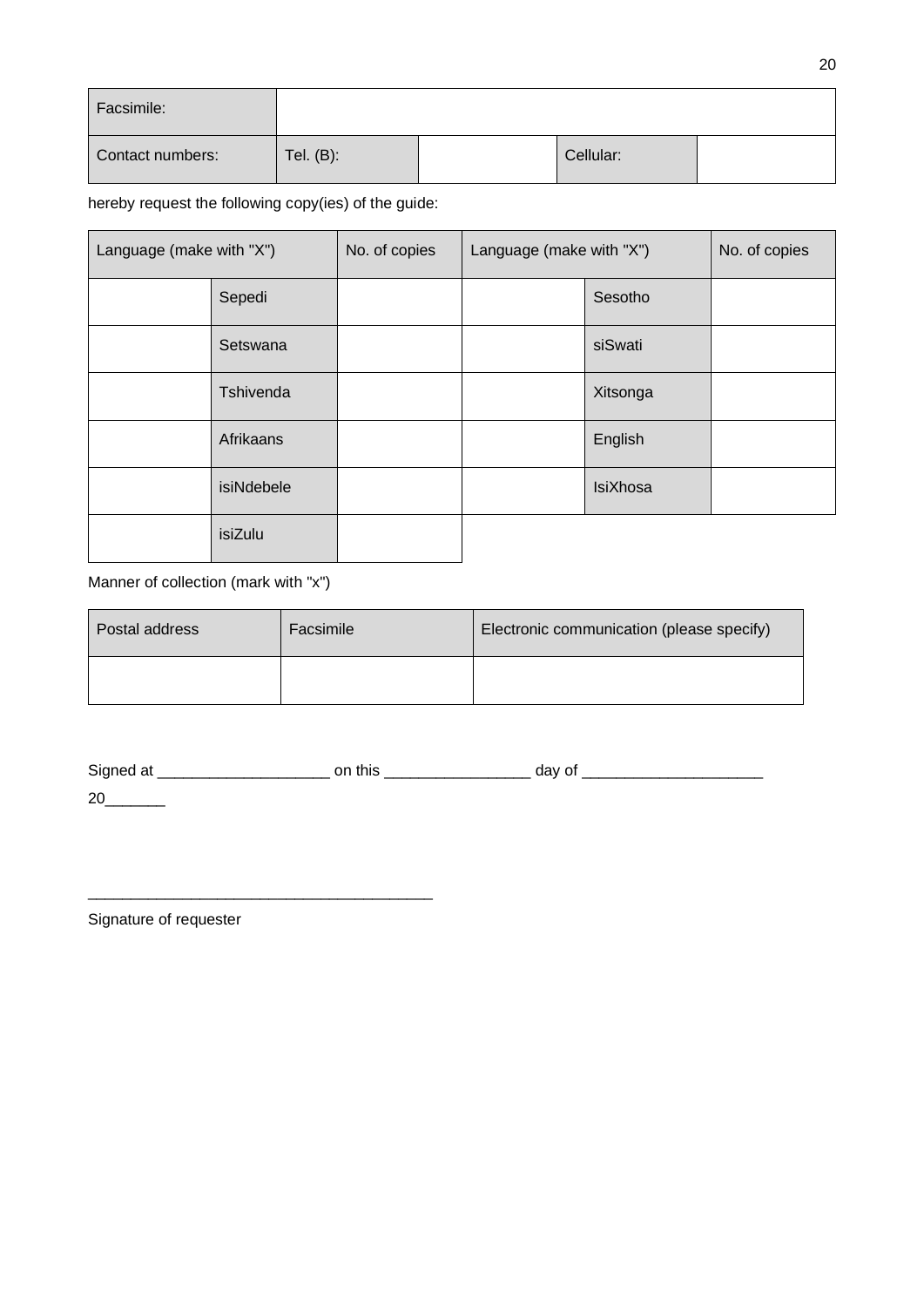## **APPENDIX D - FORM 3 OUTCOME OF REQUEST AND OF FEES PAYABLE**

## **OUTCOME OF REQUEST AND OF FEES PAYABLE**

[Regulation 8]

#### Note:

- 12. If your request is granted the
	- a) amount of the deposit, (if any), is payable before your request is processed; and
	- b) requested record/portion of the record will only be released once proof of full payment is received.
- 13. Please use the reference number hereunder in all future correspondence.

Reference number:<br>
Setterence number:<br>
Setterence number:

TO: \_\_\_\_\_\_\_\_\_\_\_\_\_\_\_\_\_\_\_\_\_\_\_\_\_\_\_\_\_\_\_\_\_\_\_\_\_\_\_\_\_\_\_\_\_ \_\_\_\_\_\_\_\_\_\_\_\_\_\_\_\_\_\_\_\_\_\_\_\_\_\_\_\_\_\_\_\_\_\_\_\_\_\_\_\_\_\_\_\_\_ \_\_\_\_\_\_\_\_\_\_\_\_\_\_\_\_\_\_\_\_\_\_\_\_\_\_\_\_\_\_\_\_\_\_\_\_\_\_\_\_\_\_\_\_\_ \_\_\_\_\_\_\_\_\_\_\_\_\_\_\_\_\_\_\_\_\_\_\_\_\_\_\_\_\_\_\_\_\_\_\_\_\_\_\_\_\_\_\_\_\_

Your request dated a refers.

## **You requested**:

Personal inspection of information at the registered address of Doolhof Wine Estates (including listening to recorded words, information which can be reproduced in sound, or information held on computer or in an electronic or machine-readable form) is free of charge. You are required to make an appointment for the inspection of the information and to bring this Form with you. If you then require any form of reproduction of the information, you are liable for the fess prescribed in Appendix B.

OR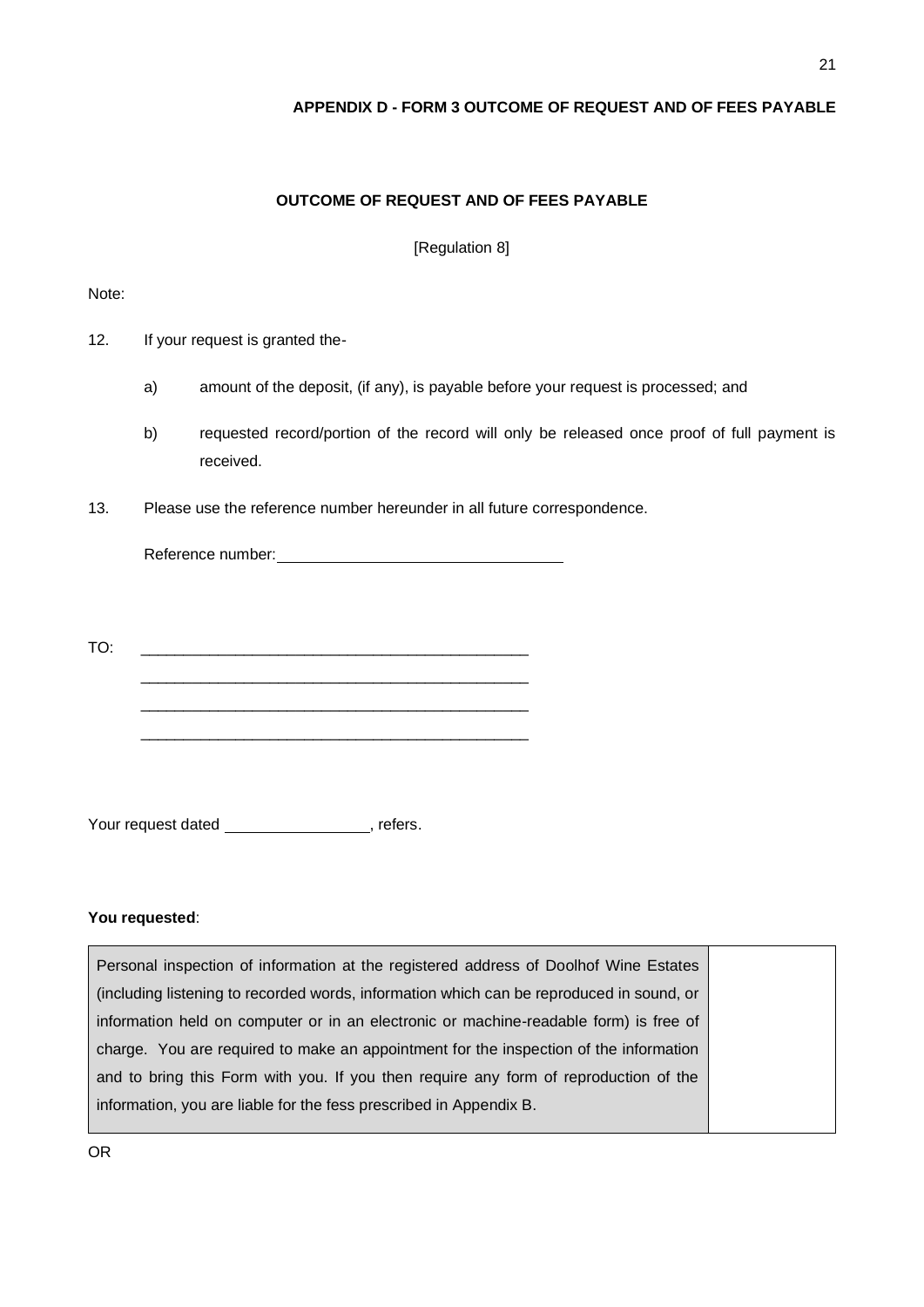## **You requested**:

| Printed copies of the information (including copies of virtual images, transcriptions and<br>information held on computer or in an electronic or machine readable form) |  |
|-------------------------------------------------------------------------------------------------------------------------------------------------------------------------|--|
| Written or printed transcription of virtual images (this includes photographs, slides, video<br>recordings, computer-generated images, sketches, etc.)                  |  |
| Transcription of soundtrack (written or printed document)                                                                                                               |  |
| Copy of information on flash drive (including virtual images and soundtracks)                                                                                           |  |
| Copy of information on compact disc drive (including virtual images and soundtracks)                                                                                    |  |
| Copy of record saved on cloud storage server                                                                                                                            |  |

## **To be submitted:**

| Postal services to postal address                                                                                                                |  |
|--------------------------------------------------------------------------------------------------------------------------------------------------|--|
| Postal services to street address                                                                                                                |  |
| Courier service to street address                                                                                                                |  |
| Facsimile of information in written or printed format (including transcriptions)                                                                 |  |
| E-mail of information (including soundtracks if possible)                                                                                        |  |
| Cloud share/file transfer                                                                                                                        |  |
| Preferred language:                                                                                                                              |  |
| (Note that if the record is not available in the language you prefer, access may be granted in<br>the language in which the record is available) |  |

Kindly note that your request has been:



Denied for the following reasons: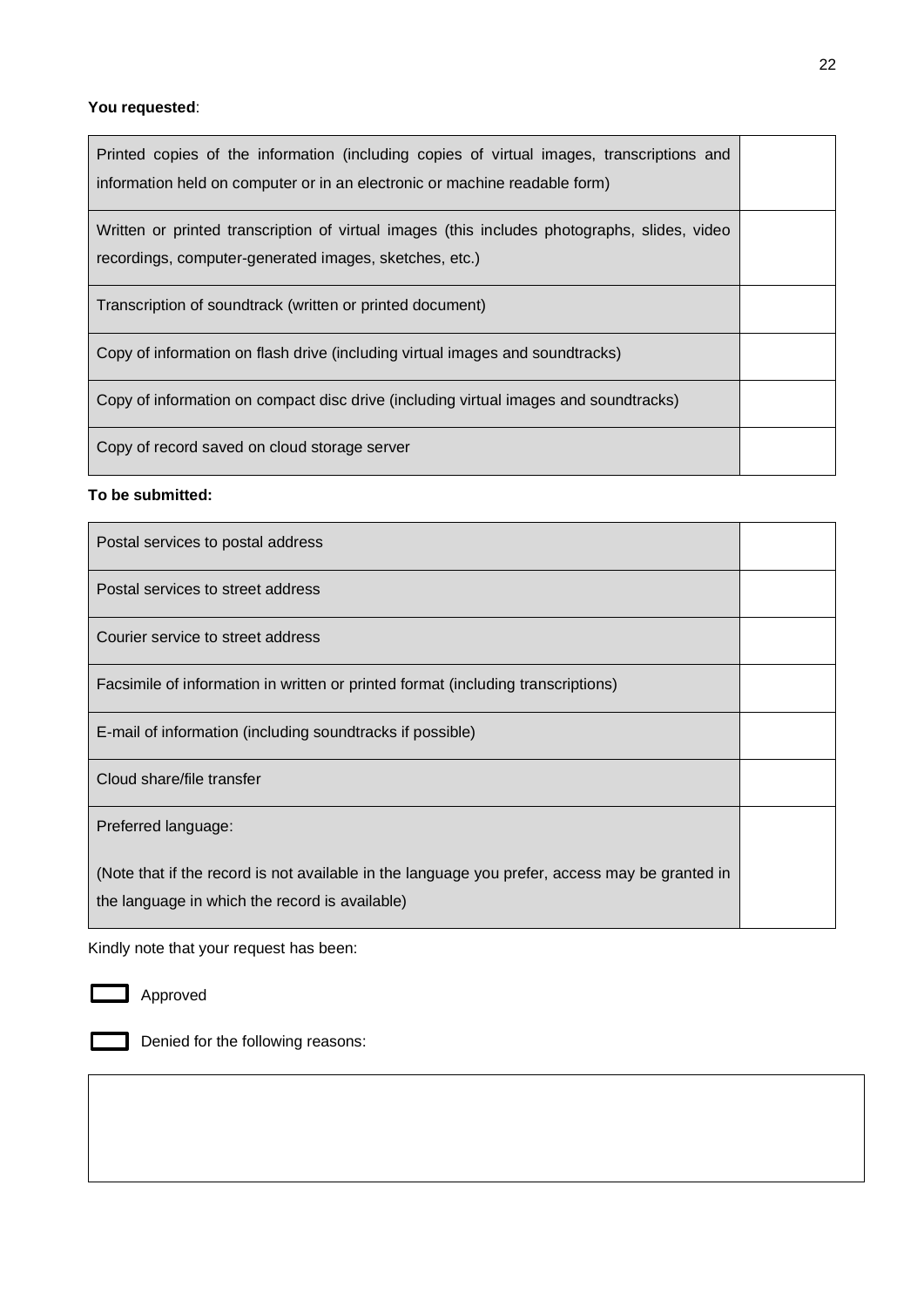# **Fees payable with regards to your request**:

| Item                                                                                     | Cost per A4-size page<br>or part thereof/item  | <b>Number</b><br>of<br>pages/items | <b>Total</b> |
|------------------------------------------------------------------------------------------|------------------------------------------------|------------------------------------|--------------|
| Photocopy                                                                                |                                                |                                    |              |
| Printed copy                                                                             |                                                |                                    |              |
| For a copy in a computer-readable form<br>on:<br>Flash drive (to be provided by<br>(iii) |                                                |                                    |              |
| requestor)<br>Compact disc<br>(iv)                                                       | R40.00                                         |                                    |              |
| If provided by requestor<br>provided<br>lf<br>to<br>the<br>requestor                     | R40.00<br>R60.00                               |                                    |              |
| For a transcription of visual images per<br>A4-size page                                 | Service<br>to<br>be<br>outsourced. Will depend |                                    |              |
| Copy of visual images                                                                    | quotation<br>from<br>on<br>Service provider.   |                                    |              |
| Transcription of an audio record, per A4-<br>size page                                   | R24.00                                         |                                    |              |
| Copy of an audio record on:                                                              |                                                |                                    |              |
| Flash drive (to be provided by<br>(iii)<br>requestor)                                    | R40.00                                         |                                    |              |
| Compact disc<br>(iv)<br>If provided by requestor<br>$\bullet$                            | R40.00<br>R60.00                               |                                    |              |
| If provided to the requestor<br>$\bullet$                                                |                                                |                                    |              |
| Postage, e-mail or any other electronic<br>transfer:                                     | Actual costs                                   |                                    |              |
| <b>TOTAL</b>                                                                             |                                                |                                    |              |

Deposit payable (if search exceeds six hours):

**No. 2018** Yes No. 2019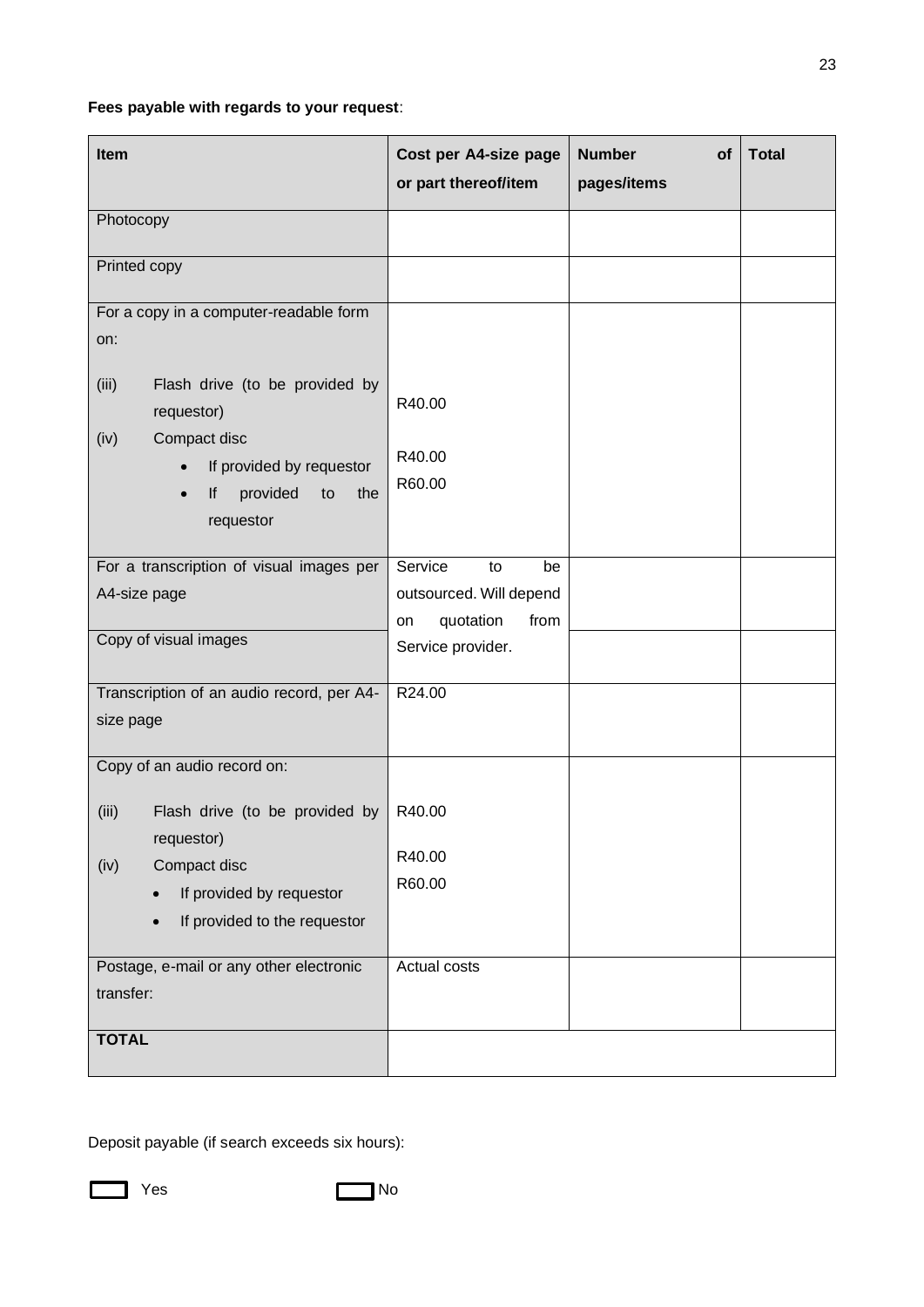| Hours of search | Amount of deposit                                        |  |
|-----------------|----------------------------------------------------------|--|
|                 | (calculated on one third of total amount per<br>request) |  |

The amount must be paid into the following Bank account:

| Name of bank:                         |  |  |  |
|---------------------------------------|--|--|--|
| Name of account holder:               |  |  |  |
| Type of account:                      |  |  |  |
| Account number:                       |  |  |  |
| Branch code:                          |  |  |  |
| Reference number:                     |  |  |  |
| Submit proof of payment to: _________ |  |  |  |

| Signed at | this | day of |
|-----------|------|--------|
| 20        |      |        |

Signature of Information Officer

\_\_\_\_\_\_\_\_\_\_\_\_\_\_\_\_\_\_\_\_\_\_\_\_\_\_\_\_\_\_\_\_\_\_\_\_\_\_\_\_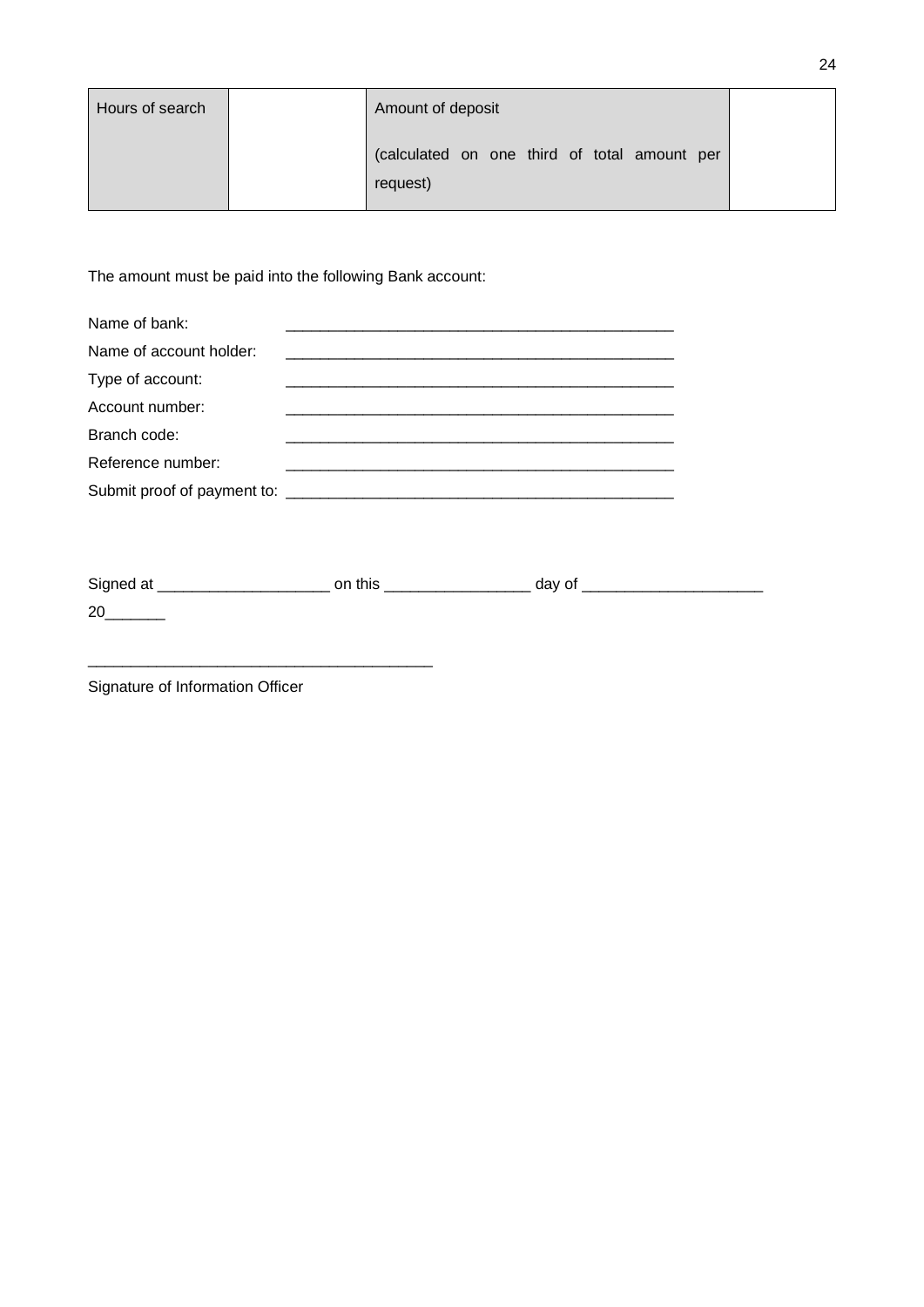# **APPENDIX E - OBJECTION TO THE PROCESSING OF PERSONAL INFORMATION IN TERMS OF SECTION 11(3) OF THE PROTECTION OF PERSONAL INFORMATION ACT, 2013 (ACT NO. 4 OF 2013)**

## **REGULATIONS RELATING TO THE PROTECTION OF PERSONAL INFORMATION, 2018**

[Regulation 2]

*Note:* 

- 1. *Affidavits or other documentary evidence as applicable in support of the objection may be attached.*
- 2. *If the space provided for in this Form is inadequate, submit information as an Annexure to this Form and sign each page.*
- 3. *Complete as is applicable.*

| $\mathbf{A}$                                | <b>DETAILS OF DATA SUBJECT</b>      |
|---------------------------------------------|-------------------------------------|
| Name(s) and                                 |                                     |
| surname/registered<br>name of data subject: |                                     |
| Unique Identifier/                          |                                     |
| <b>Identity Number</b>                      |                                     |
| Residential, postal or                      |                                     |
| business address:                           |                                     |
|                                             |                                     |
|                                             | Code (<br>$\lambda$                 |
| Contact number(s):                          |                                     |
| Fax number / E-mail                         |                                     |
| address:                                    |                                     |
| $\mathbf B$                                 | <b>DETAILS OF RESPONSIBLE PARTY</b> |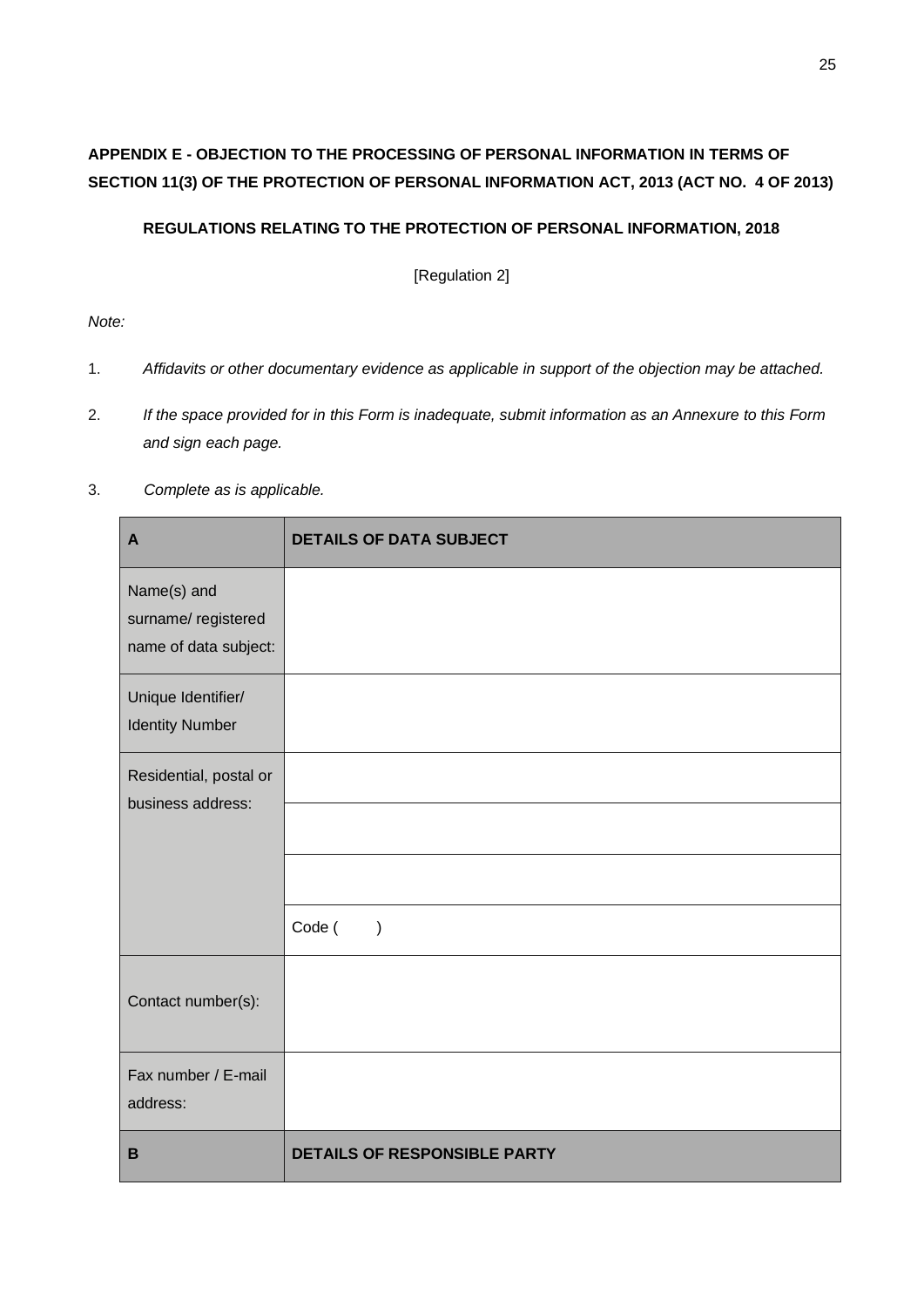| Name(s) and<br>surname/ Registered<br>name of responsible<br>party: |                                                           |
|---------------------------------------------------------------------|-----------------------------------------------------------|
| Residential, postal or<br>business address:                         |                                                           |
|                                                                     |                                                           |
|                                                                     |                                                           |
|                                                                     |                                                           |
|                                                                     | Code (<br>$\mathcal{E}$                                   |
| Contact number(s):                                                  |                                                           |
| Fax number/ E-mail<br>address:                                      |                                                           |
|                                                                     | REASONS FOR OBJECTION IN TERMS OF SECTION 11(1)(d) to (f) |
| $\mathbf C$                                                         | (Please provide detailed reasons for the objection)       |
|                                                                     |                                                           |
|                                                                     |                                                           |
|                                                                     |                                                           |
|                                                                     |                                                           |
|                                                                     |                                                           |
|                                                                     |                                                           |
|                                                                     |                                                           |
|                                                                     |                                                           |
|                                                                     |                                                           |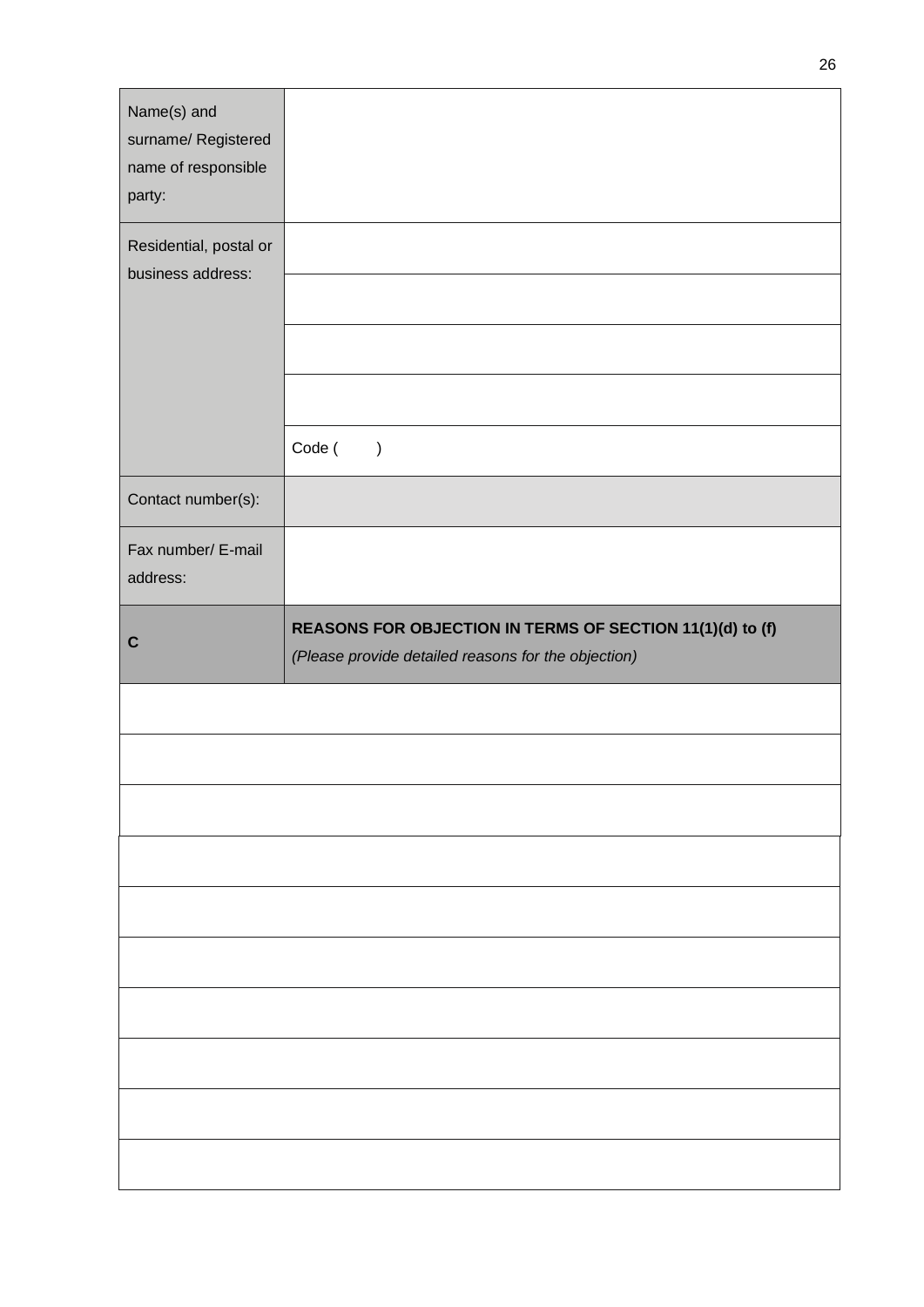| Signe<br>αι ……………………………………… u ιιο …………………… uav ∪ ………………………∠∪………… |  |  |  |
|------------------------------------------------------------------|--|--|--|
|------------------------------------------------------------------|--|--|--|

Signature of data subject/designated person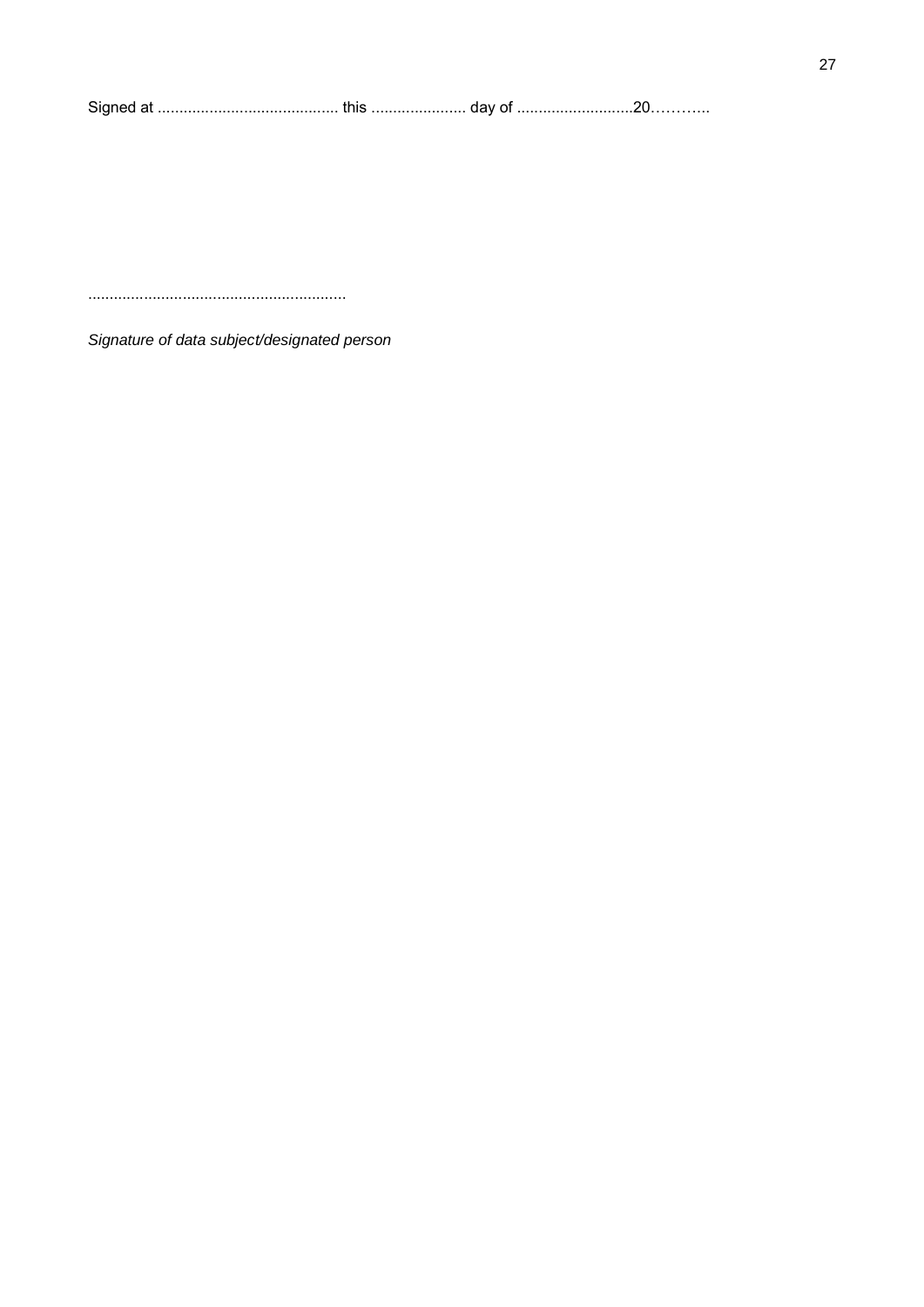# **APPENDIX F: REQUEST FOR CORRECTION OR DELETION OF PERSONAL INFORMATION OR DESTROYING OR DELETION OF RECORD OF PERSONAL INFORMATION IN TERMS OF SECTION 24(1) OF THE PROTECTION OF PERSONAL INFORMATION ACT, 2013 (ACT NO. 4 OF 2013)**

## **REGULATIONS RELATING TO THE PROTECTION OF PERSONAL INFORMATION, 2018**

[Regulation 3]

## *Note:*

- *1. Affidavits or other documentary evidence as applicable in support of the request may be attached.*
- *2. If the space provided for in this Form is inadequate, submit information as an Annexure to this Form and sign each page.*
- *3. Complete as is applicable.*

Mark the appropriate box with an "x".

#### **Request for:**



Correction or deletion of the personal information about the data subject which is in possession or under the control of the responsible party.

Destroying or deletion of a record of personal information about the data subject which is in possession or under the control of the responsible party and who is no longer authorised to retain the record of information.

| A                       | DETAILS OF THE DATA SUBJECT |
|-------------------------|-----------------------------|
| Name(s) and surname     |                             |
| / registered name of    |                             |
| data subject:           |                             |
|                         |                             |
| Unique identifier/      |                             |
| <b>Identity Number:</b> |                             |
|                         |                             |
| Residential, postal or  |                             |
| business address:       |                             |
|                         |                             |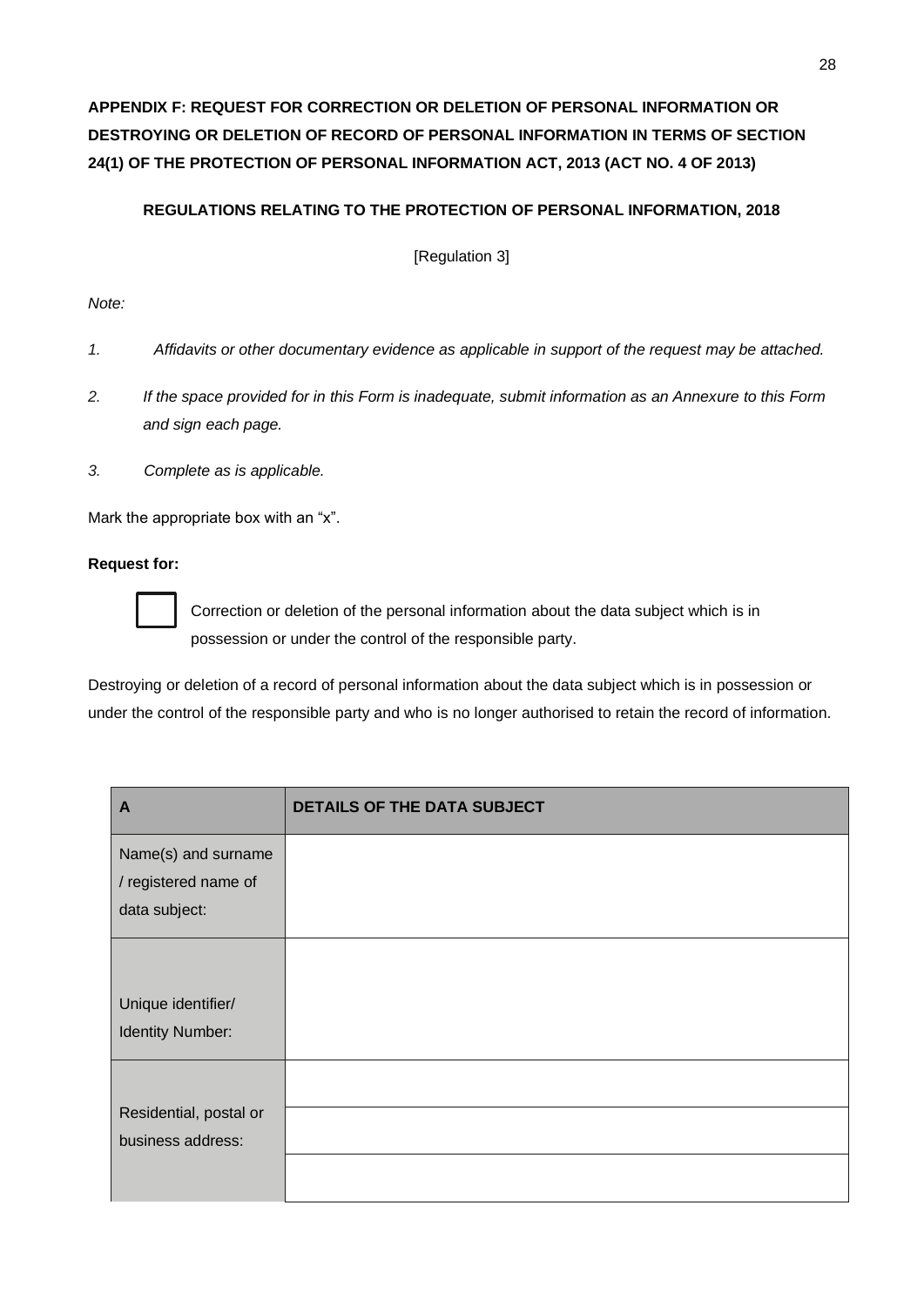|                                                                   | Code (<br>$\lambda$                                                  |
|-------------------------------------------------------------------|----------------------------------------------------------------------|
| Contact number(s):                                                |                                                                      |
| Fax number/E-mail<br>address:                                     |                                                                      |
| $\, {\bf B}$                                                      | DETAILS OF RESPONSIBLE PARTY                                         |
| Name(s) and surname<br>/ registered name of<br>responsible party: |                                                                      |
| Residential, postal or<br>business address:                       |                                                                      |
|                                                                   | Code (<br>$\mathcal{E}$                                              |
| Contact number(s):                                                |                                                                      |
| Fax number/ E-mail<br>address:                                    |                                                                      |
| $\mathbf c$                                                       | INFORMATION TO BE CORRECTED/DELETED/ DESTRUCTED/<br><b>DESTROYED</b> |
|                                                                   |                                                                      |
|                                                                   |                                                                      |
|                                                                   |                                                                      |
|                                                                   |                                                                      |
|                                                                   |                                                                      |
|                                                                   |                                                                      |